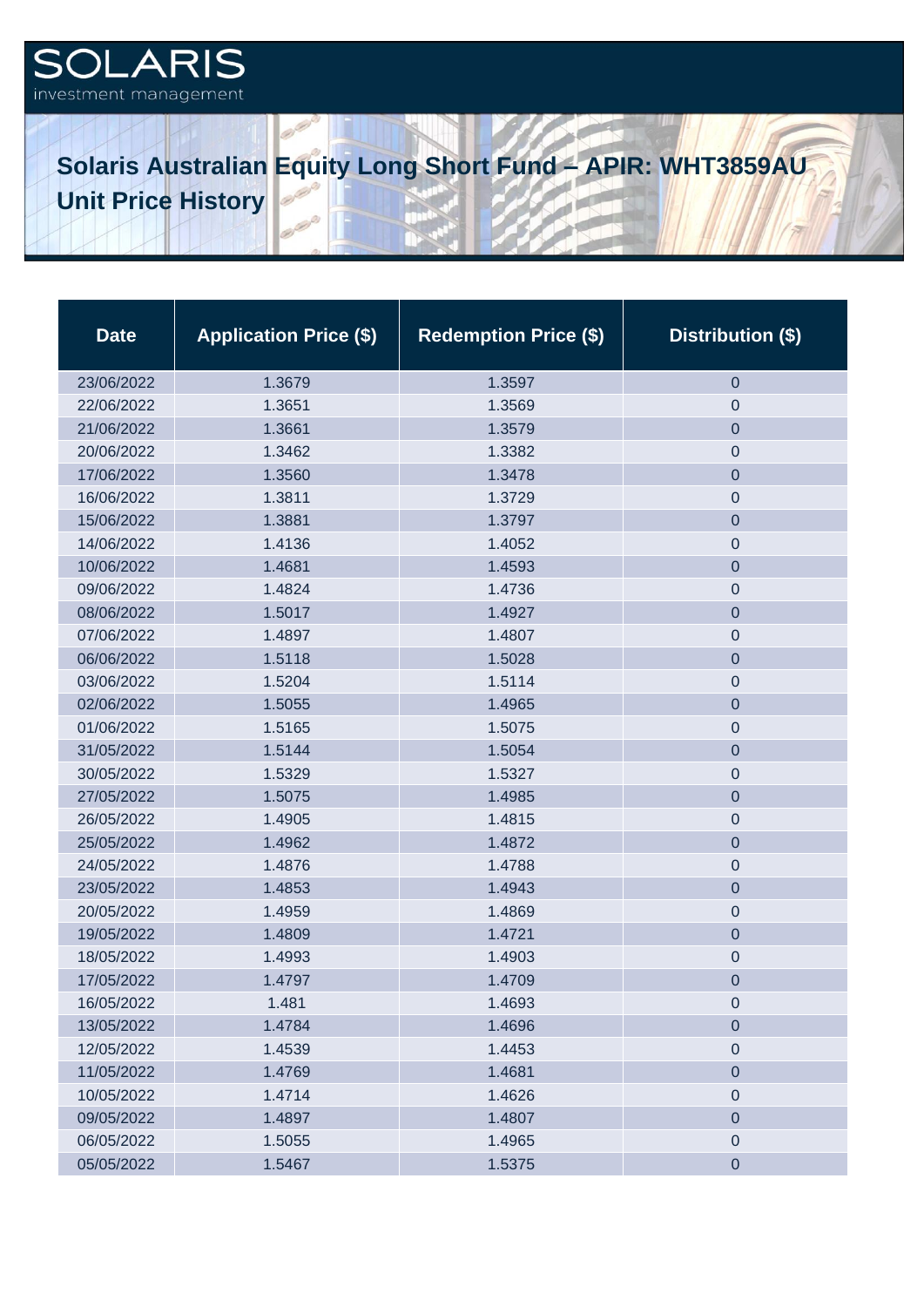| 04/05/2022  | 1.5417 | 1.5305 | $\boldsymbol{0}$ |
|-------------|--------|--------|------------------|
| 03/05/2022  | 1.5416 | 1.5324 | $\boldsymbol{0}$ |
| 02/05/2022  | 1.5472 | 1.5380 | $\mathbf 0$      |
| 29/04/2022  | 1.5667 | 1.5573 | $\mathbf 0$      |
| 28/04/2022  | 1.5441 | 1.5487 | $\mathbf 0$      |
| 27/04/2022  | 1.5308 | 1.5216 | $\mathbf 0$      |
| 26/04/2022  | 1.5454 | 1.5362 | $\mathbf 0$      |
| 22/04/2022  | 1.5766 | 1.5672 | $\mathbf 0$      |
| 21/04/2022  | 1.6030 | 1.5934 | $\mathbf 0$      |
| 20/04/2022  | 1.5920 | 1.5824 | $\mathbf 0$      |
| 19/04/2022  | 1.5806 | 1.5712 | $\mathbf 0$      |
| 14/04/2022  | 1.5673 | 1.5579 | $\mathbf 0$      |
| 13/04/2022  | 1.5566 | 1.5472 | $\mathbf 0$      |
| 12/04/2022  | 1.5525 | 1.5433 | $\mathbf 0$      |
| 11/04/2022  | 1.5566 | 1.5472 | $\mathbf 0$      |
| 08/04/2022  | 1.5528 | 1.5436 | $\mathbf 0$      |
| 07/04/2022  | 1.5461 | 1.5369 | $\mathbf 0$      |
| 06/04/2022  | 1.5571 | 1.5477 | $\mathbf 0$      |
| 05/04/2022  | 1.5650 | 1.5556 | $\boldsymbol{0}$ |
| 04/04/2022  | 1.5642 | 1.5548 | $\mathbf 0$      |
| 01/04/2022  | 1.5632 | 1.5538 | $\mathbf 0$      |
| 31/03/2022  | 1.5597 | 1.5503 | $\mathbf 0$      |
| 30/03/2022  | 1.5587 | 1.5493 | $\boldsymbol{0}$ |
| 29/03/2022  | 1.5536 | 1.5444 | $\mathbf 0$      |
| 28/03/2022  | 1.5475 | 1.5383 | $\boldsymbol{0}$ |
| 25/03/2022  | 1.5412 | 1.5320 | $\mathbf 0$      |
| 24/03/2022  | 1.5379 | 1.5287 | $\boldsymbol{0}$ |
| 23/03/2022  | 1.5370 | 1.5278 | $\mathbf 0$      |
| 22/03/2022  | 1.5261 | 1.5169 | $\mathbf 0$      |
| 21/03/2022  | 1.5104 | 1.5014 | $\mathbf 0$      |
| 18/03/2022  | 1.5109 | 1.5154 | $\mathbf 0$      |
| 17/03/2022  | 1.5039 | 1.4949 | $\mathbf 0$      |
| 16/03/2022  | 1.4886 | 1.4796 | $\mathbf 0$      |
| 15/03/2022  | 1.4731 | 1.4643 | $\mathbf 0$      |
| 14/03/2022  | 1.4867 | 1.4779 | $\mathbf 0$      |
| 11/03/2022  | 1.4660 | 1.4572 | $\mathbf 0$      |
| 10/03/2022  | 1.4761 | 1.4673 | $\mathbf 0$      |
| 09/03/2022  | 1.4531 | 1.4445 | $\mathbf 0$      |
| 08/03/2022  | 1.4429 | 1.4343 | $\mathbf 0$      |
| 07/03/2022  | 1.4522 | 1.4436 | $\mathbf 0$      |
| 04/03/2022  | 1.4611 | 1.4523 | $\mathbf 0$      |
| 03/03/2022  | 1.4670 | 1.4582 | $\mathbf 0$      |
| 02/03/2022  | 1.4599 | 1.4511 | $\mathbf 0$      |
| 01/03//2022 | 1.4623 | 1.4535 | $\mathbf 0$      |
| 28/02/2022  | 1.4502 | 1.4416 | $\mathbf 0$      |
| 25/02/2022  | 1.4473 | 1.4387 | $\overline{0}$   |
| 24/02/2022  | 1.4381 | 1.4295 | $\mathbf 0$      |
| 23/02/2022  | 1.4733 | 1.4689 | $\mathbf 0$      |
| 22/02/2022  | 1.4630 | 1.4542 | $\mathbf 0$      |
| 21/02/2022  | 1.4737 | 1.4649 | $\pmb{0}$        |
| 18/02/2022  | 1.714  | 1.4626 | $\pmb{0}$        |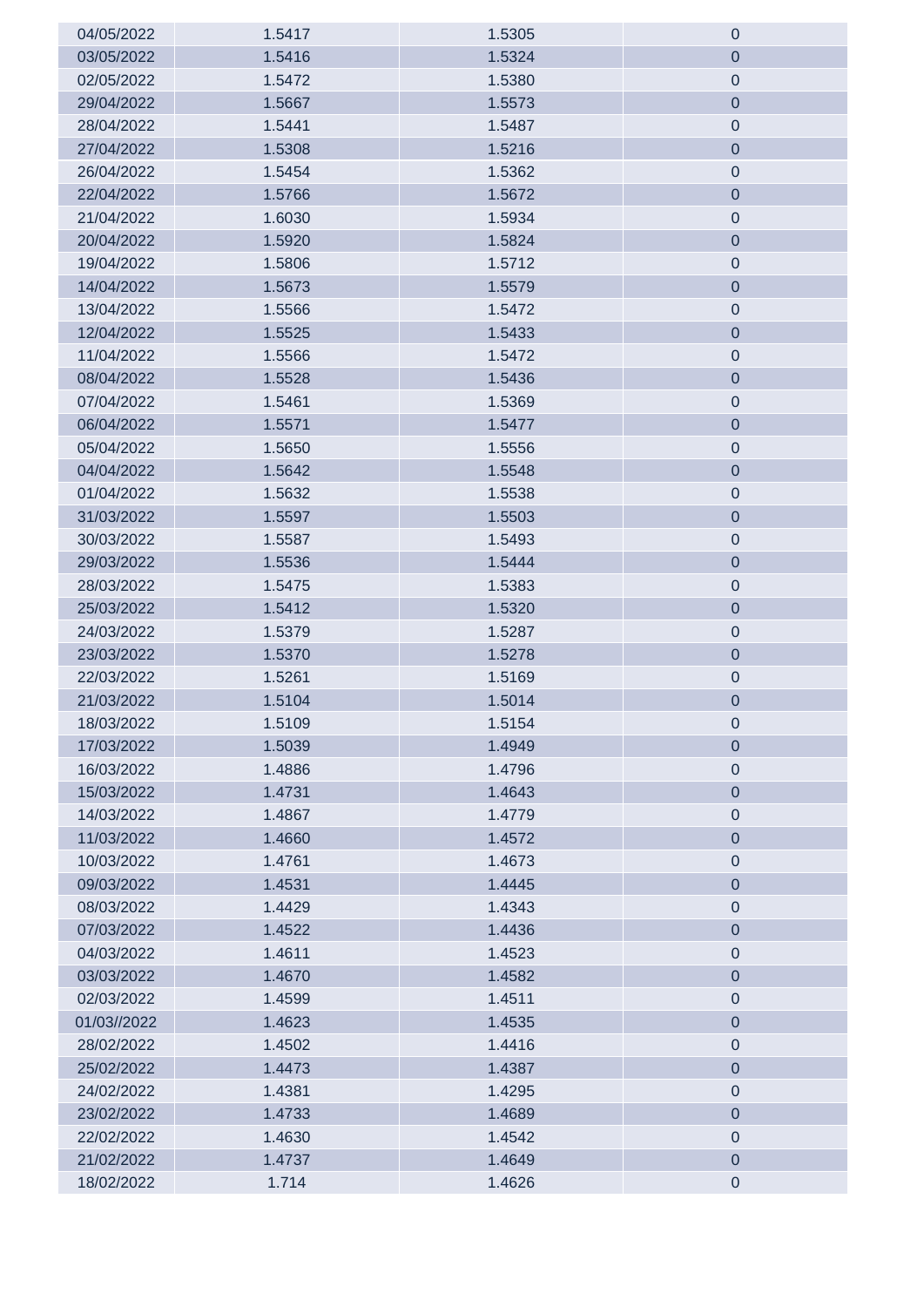| 17/02/2022 | 1.4921 | 1.4831 | $\mathbf 0$      |
|------------|--------|--------|------------------|
| 16/02/2022 | 1.4764 | 1.4676 | $\pmb{0}$        |
| 15/02/2022 | 1.4538 | 1.4452 | $\mathbf 0$      |
| 14/02/2022 | 1.4619 | 1.4531 | $\boldsymbol{0}$ |
| 11/02/2022 | 1.4583 | 1.4495 | $\mathbf 0$      |
| 10/02/2022 | 1.4738 | 1.4650 | $\boldsymbol{0}$ |
| 09/02/2022 | 1.4743 | 1.4655 | $\mathbf 0$      |
| 08/02/2022 | 1.4615 | 1.4527 | $\boldsymbol{0}$ |
| 07/02/2022 | 1.4445 | 1.4359 | $\mathbf 0$      |
| 04/02/2022 | 1.4461 | 1.4375 | $\boldsymbol{0}$ |
| 03/02/2022 | 1.4343 | 1.4257 | $\mathbf 0$      |
| 02/02/2022 | 1.4372 | 1.4286 | $\boldsymbol{0}$ |
| 01/02/2022 | 1.4146 | 1.4062 | $\mathbf 0$      |
| 31/01/2022 | 1.4024 | 1.3940 | $\mathbf 0$      |
| 28/01/2022 | 1.4017 | 1.3933 | $\mathbf 0$      |
| 27/01/2022 | 1.3711 | 1.3629 | $\boldsymbol{0}$ |
| 25/01/2022 | 1.3905 | 1.3821 | $\mathbf 0$      |
| 24/01/2022 | 1.4263 | 1.4177 | $\mathbf 0$      |
| 21/01/2022 | 1.4346 | 1.4260 | $\mathbf 0$      |
| 20/01/2022 | 1.4692 | 1.4604 | $\mathbf 0$      |
| 19/01/2022 | 1.4653 | 1.4565 | $\mathbf 0$      |
| 18/01/2022 | 1.4789 | 1.4701 | $\mathbf 0$      |
| 17/01/2022 | 1.4753 | 1.4709 | $\mathbf 0$      |
| 14/01/2022 | 1.4772 | 1.4684 | $\mathbf 0$      |
| 13/01/2022 | 1.4903 | 1.4813 | $\mathbf 0$      |
| 12/01/2022 | 1.4783 | 1.4695 | $\mathbf 0$      |
| 11/01/2022 | 1.4642 | 1.4554 | $\mathbf 0$      |
| 10/01/2022 | 1.4692 | 1.4604 | $\boldsymbol{0}$ |
| 07/01/2022 | 1.4632 | 1.4588 | $\mathbf 0$      |
| 06/01/2022 | 1.4575 | 1.4487 | $\mathbf 0$      |
| 05/01/2022 | 1.4974 | 1.4884 | $\mathbf 0$      |
| 04/01/2022 | 1.5006 | 1.4916 | $\boldsymbol{0}$ |
| 31/12/2021 | 1.4700 | 1.4612 | 0.0323183        |
| 30/12/2021 | 1.5159 | 1.5069 | $\boldsymbol{0}$ |
| 29/12/2021 | 1.5136 | 1.5046 | $\mathbf 0$      |
| 24/12/2021 | 1.4963 | 1.4872 | $\boldsymbol{0}$ |
| 23/12/2021 | 1.4891 | 1.801  | $\mathbf 0$      |
| 22/12/2021 | 1.4796 | 1.4708 | $\boldsymbol{0}$ |
| 21/12/2021 | 1.4813 | 1.4725 | $\mathbf 0$      |
| 20/12/2021 | 1.4671 | 1.4583 | $\boldsymbol{0}$ |
| 17/12/2021 | 1.4714 | 1.4626 | $\mathbf 0$      |
| 16/12/2021 | 1.4673 | 1.4585 | $\boldsymbol{0}$ |
| 15/12/2021 | 1.4788 | 1.4700 | $\mathbf 0$      |
| 14/12/2021 | 1.4852 | 1.4764 | $\boldsymbol{0}$ |
| 13/12/2021 | 1.9419 | 1.4829 | $\mathbf 0$      |
| 10/12/2021 | 1.4873 | 1.4785 | $\boldsymbol{0}$ |
| 09/12/2021 | 1.4951 | 1.4861 | $\mathbf 0$      |
| 08/12/2021 | 1.4973 | 1.4883 | $\boldsymbol{0}$ |
| 07/12/2021 | 1.4753 | 1.4665 | $\boldsymbol{0}$ |
| 06/12/2021 | 1.4608 | 1.4520 | $\mathbf 0$      |
| 03/12/2021 | 1.4656 | 1.4568 | $\boldsymbol{0}$ |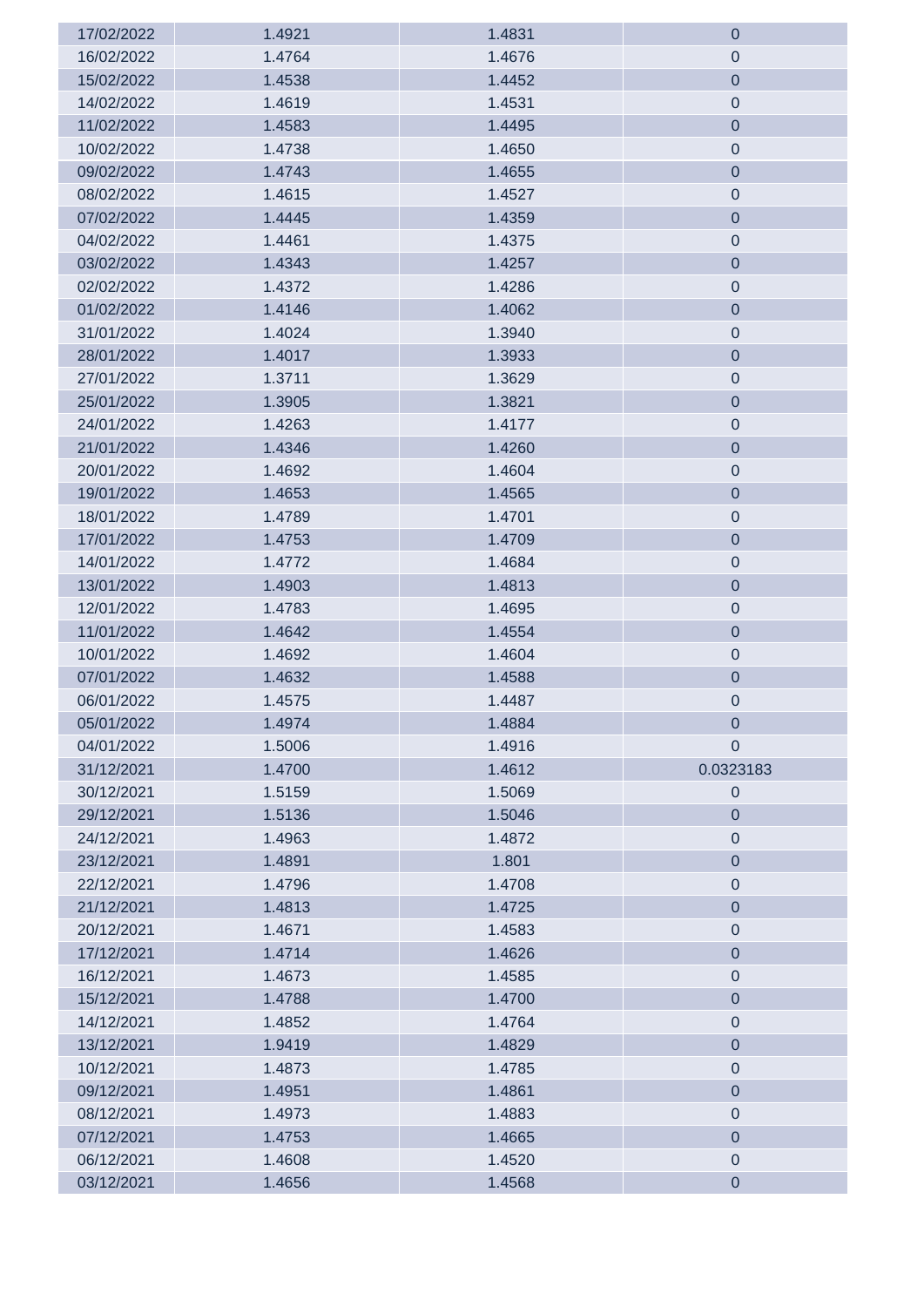| 02/12/2021 | 1.4620 | 1.4532 | $\boldsymbol{0}$ |
|------------|--------|--------|------------------|
| 01/12/2021 | 1.4616 | 1.4528 | $\boldsymbol{0}$ |
| 30/11/2021 | 1.4640 | 1.4552 | $\mathbf 0$      |
| 29/11/2021 | 1.4583 | 1.4495 | $\mathbf 0$      |
| 26/11/2021 | 1.4737 | 1.4649 | $\mathbf 0$      |
| 25/11/2021 | 1.5012 | 1.4922 | $\boldsymbol{0}$ |
| 24/11/2021 | 1.5024 | 1.4934 | $\mathbf 0$      |
| 23/11/2021 | 1.5041 | 1.4951 | $\mathbf 0$      |
| 22/11/2021 | 1.4868 | 1.4780 | $\mathbf 0$      |
| 19/11/2021 | 1.4940 | 1.4850 | $\mathbf 0$      |
| 18/11/2021 | 1.4901 | 1.4811 | $\mathbf 0$      |
| 17/11/2021 | 1.4864 | 1.4776 | $\mathbf 0$      |
| 16/11/2021 | 1.4972 | 1.4882 | $\mathbf 0$      |
| 15/11/2021 | 1.5076 | 1.4986 | $\mathbf 0$      |
| 12/11/2021 | 1.5089 | 1.4999 | $\mathbf 0$      |
| 11/11/2021 | 1.4933 | 1.4843 | $\mathbf 0$      |
| 10/11/2021 | 1.5005 | 1.4915 | $\mathbf 0$      |
| 09/11/2021 | 1.5002 | 1.4912 | $\mathbf 0$      |
| 08/11/2021 | 1.5028 | 1.4938 | $\boldsymbol{0}$ |
| 05/11/2021 | 1.4956 | 1.4866 | $\mathbf 0$      |
| 04/11/2021 | 1.4913 | 1.4823 | $\boldsymbol{0}$ |
| 03/11/2021 | 1.4752 | 1.4664 | $\mathbf 0$      |
| 02/11/2021 | 1.4567 | 1.4479 | $\boldsymbol{0}$ |
| 01/11/2021 | 1.4657 | 1.4569 | $\overline{0}$   |
| 29/10/2021 | 1.4670 | 1.4582 | $\boldsymbol{0}$ |
| 28/10/2021 | 1.4886 | 1.4796 | $\mathbf 0$      |
| 27/10/2021 | 1.4955 | 1.4865 | $\boldsymbol{0}$ |
| 26/10/2021 | 1.4982 | 1.4892 | $\mathbf 0$      |
| 25/10/2021 | 1.4964 | 1.4874 | $\mathbf 0$      |
| 22/10/2021 | 1.4959 | 1.4869 | $\mathbf 0$      |
| 21/10/2021 | 1.4988 | 1.4898 | $\boldsymbol{0}$ |
| 20/10/2021 | 1.4939 | 1.4849 | $\mathbf 0$      |
| 19/10/2021 | 1.4883 | 1.4793 | $\mathbf 0$      |
| 18/10/2021 | 1.4923 | 1.4833 | $\mathbf 0$      |
| 15/10/2021 | 1.4856 | 1.4768 | $\mathbf 0$      |
| 14/10/2021 | 1.4725 | 1.4637 | $\mathbf 0$      |
| 13/10/2021 | 1.4650 | 1.4562 | $\mathbf 0$      |
| 12/10/2021 | 1.4645 | 1.4557 | $\mathbf 0$      |
| 11/10/2021 | 1.4695 | 1.4607 | $\mathbf 0$      |
| 08/10/2021 | 1.4799 | 1.4711 | $\mathbf 0$      |
| 07/10/2021 | 1.4676 | 1.4588 | $\mathbf 0$      |
| 06/10/2021 | 1.4563 | 1.4475 | $\mathbf 0$      |
| 05/10/2021 | 1.4601 | 1.4513 | $\mathbf 0$      |
| 01/10/2021 | 1.4431 | 1.4345 | $\mathbf 0$      |
| 30/09/2021 | 1.4698 | 1.4610 | $\mathbf 0$      |
| 29/09/2021 | 1.4404 | 1.4318 | $\overline{0}$   |
| 28/09/2021 | 1.4508 | 1.4422 | $\mathbf 0$      |
| 27/09/2021 | 1.4656 | 1.4568 | $\mathbf 0$      |
| 24/09/2021 | 1.4604 | 1.4516 | $\mathbf 0$      |
| 23/09/2021 | 1.4591 | 1.4503 | $\mathbf 0$      |
| 22/09/2021 | 1.4501 | 1.4415 | $\pmb{0}$        |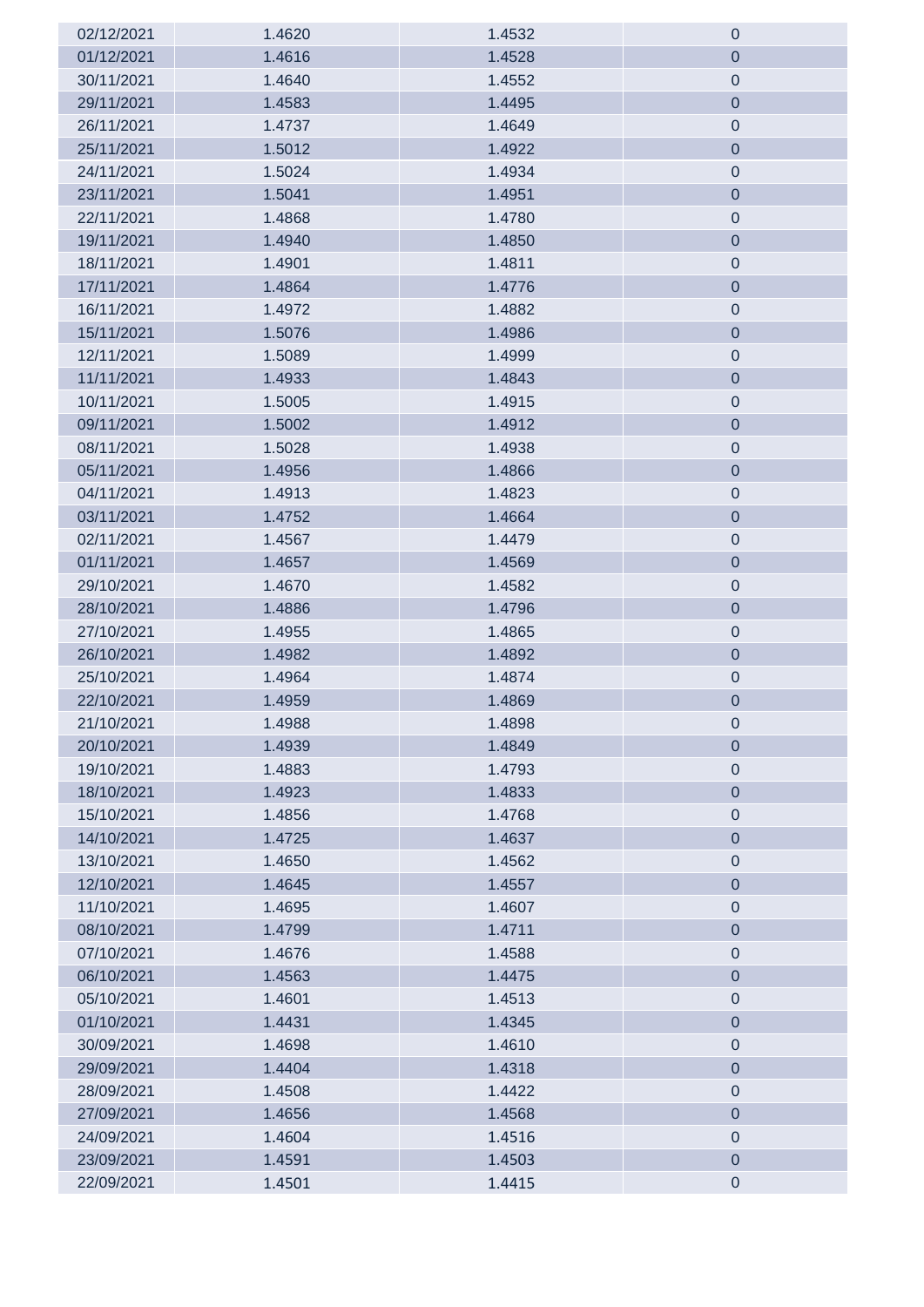| 21/09/2021 | 1.4462 | 1.4376 | $\theta$         |
|------------|--------|--------|------------------|
| 20/09/2021 | 1.4426 | 1.4340 | $\mathbf 0$      |
| 17/09/2021 | 1.4788 | 1.4700 | $\pmb{0}$        |
| 16/09/2021 | 1.4863 | 1.4775 | $\pmb{0}$        |
| 15/09/2021 | 1.4700 | 1.4612 | $\pmb{0}$        |
| 14/09/2021 | 1.4752 | 1.4664 | $\mathbf 0$      |
| 13/09/2021 | 1.4674 | 1.4586 | $\mathbf 0$      |
| 10/09/2021 | 1.4634 | 1.4546 | $\mathbf 0$      |
| 09/09/2021 | 1.4594 | 1.4506 | $\pmb{0}$        |
| 08/09/2021 | 1.4899 | 1.4809 | $\mathbf 0$      |
| 07/09/2021 | 1.4899 | 1.4809 | $\pmb{0}$        |
| 06/09/2021 | 1.4890 | 1.4800 | $\theta$         |
| 03/09/2021 | 1.4853 | 1.4765 | $\boldsymbol{0}$ |
| 02/09/2021 | 1.4730 | 1.4642 | $\boldsymbol{0}$ |
| 01/09/2021 | 1.4716 | 1.4628 | $\boldsymbol{0}$ |
| 31/08/2021 | 1.4648 | 1.4560 | $\mathbf 0$      |
| 30/08/2021 | 1.4611 | 1.4523 | $\boldsymbol{0}$ |
| 27/08/2021 | 1.4592 | 1.4504 | $\mathbf 0$      |
| 26/08/2021 | 1.4517 | 1.4431 | $\boldsymbol{0}$ |
| 25/08/2021 | 1.4636 | 1.4548 | $\mathbf 0$      |
| 24/08/2021 | 1.4624 | 1.4536 | $\pmb{0}$        |
| 23/08/2021 | 1.4442 | 1.4356 | $\mathbf 0$      |
| 20/08/2021 | 1.4305 | 1.4219 | $\pmb{0}$        |
| 19/08/2021 | 1.4333 | 1.4247 | $\mathbf 0$      |
| 18/08/2021 | 1.4415 | 1.4329 | $\mathbf 0$      |
| 17/08/2021 | 1.4472 | 1.4386 | $\mathbf 0$      |
| 16/08/2021 | 1.4600 | 1.4512 | $\mathbf 0$      |
| 13/08/2021 | 1.4712 | 1.4624 | $\boldsymbol{0}$ |
| 12/08/2021 | 1.4586 | 1.4498 | $\pmb{0}$        |
| 11/08/2021 | 1.4533 | 1.4447 | $\mathbf 0$      |
| 10/08/2021 | 1.4480 | 1.4394 | $\mathbf 0$      |
| 09/08/2021 | 1.4450 | 1.4364 | $\pmb{0}$        |
| 06/08/2021 | 1.4450 | 1.4364 | $\pmb{0}$        |
| 05/08/2021 | 1.4349 | 1.4263 | $\pmb{0}$        |
| 04/08/2021 | 1.4331 | 1.4245 | $\boldsymbol{0}$ |
| 03/08/2021 | 1.4261 | 1.4175 | $\pmb{0}$        |
| 30/07/2021 | 1.4198 | 1.4114 | $\boldsymbol{0}$ |
| 29/07/2021 | 1.4188 | 1.4104 | $\pmb{0}$        |
| 28/07/2021 | 1.4083 | 1.3999 | $\mathbf 0$      |
| 27/07/2021 | 1.4188 | 1.4104 | $\mathbf 0$      |
| 26/07/2021 | 1.4087 | 1.4003 | $\boldsymbol{0}$ |
| 23/07/2021 | 1.4119 | 1.4035 | $\mathbf 0$      |
| 22/07/2021 | 1.4142 | 1.4058 | $\boldsymbol{0}$ |
| 21/07/2021 | 1.3932 | 1.3848 | $\pmb{0}$        |
| 20/07/2021 | 1.3808 | 1.3726 | $\boldsymbol{0}$ |
| 19/07/2021 | 1.3950 | 1.3866 | $\boldsymbol{0}$ |
| 16/07/2021 | 1.4148 | 1.4064 | $\boldsymbol{0}$ |
| 15/07/2021 | 1.4131 | 1.4047 | $\boldsymbol{0}$ |
| 14/07/2021 | 1.4168 | 1.4084 | $\pmb{0}$        |
| 13/07/2021 | 1.4132 | 1.4048 | $\mathbf 0$      |
| 12/07/2021 | 1.4165 | 1.4081 | $\pmb{0}$        |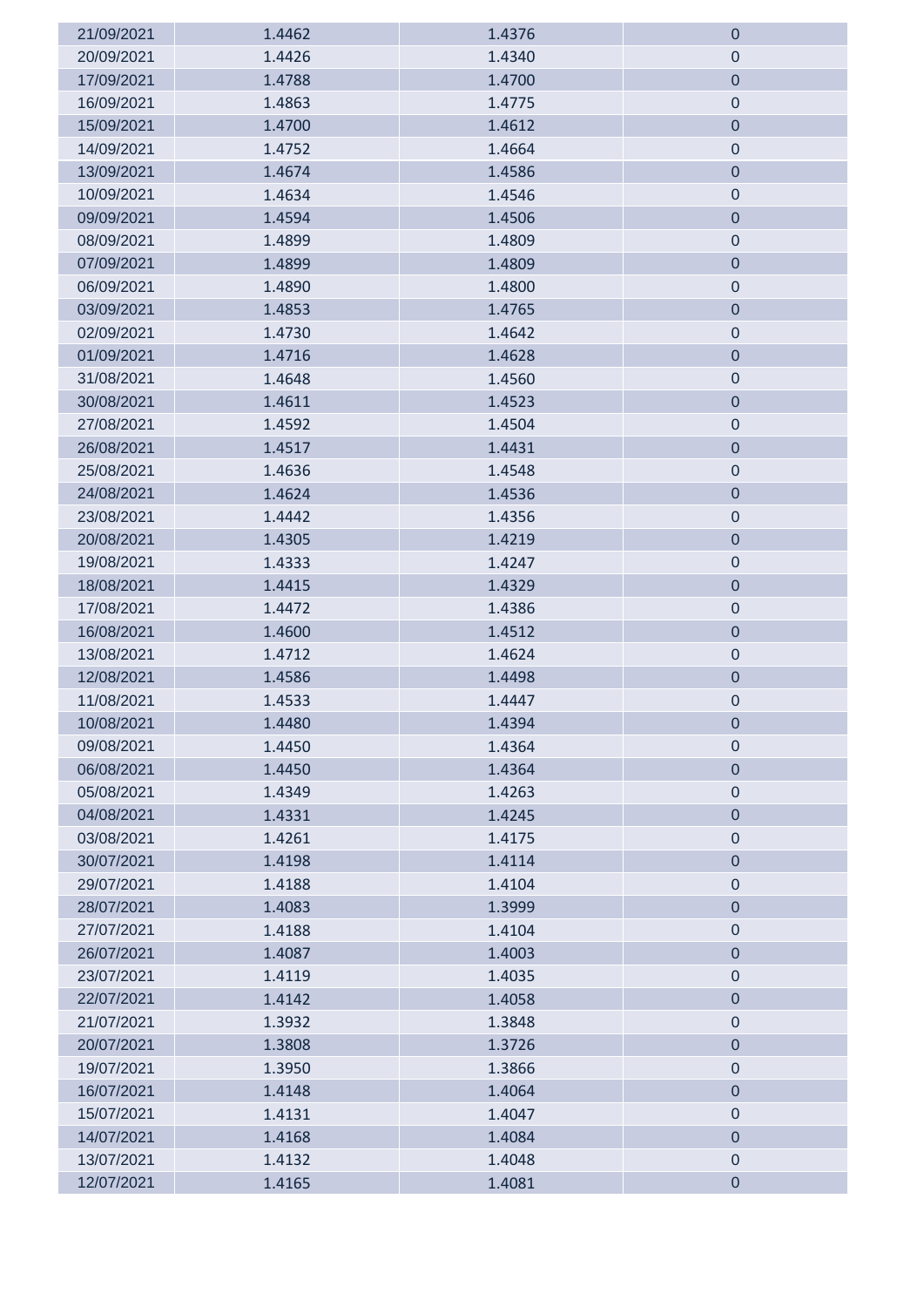| 09/07/2021 | 1.4022 | 1.3938 | $\theta$         |
|------------|--------|--------|------------------|
| 08/07/2021 | 1.4153 | 1.4069 | $\theta$         |
| 07/07/2021 | 1.4129 | 1.4045 | $\mathbf 0$      |
| 06/07/2021 | 1.4035 | 1.3951 | $\pmb{0}$        |
| 05/07/2021 | 1.4062 | 1.3978 | $\mathbf 0$      |
| 02/07/2021 | 1.4034 | 1.3950 | $\theta$         |
| 01/07/2021 | 1.3917 | 1.3833 | $\mathbf 0$      |
| 30/06/2021 | 1.3995 | 1.3911 | 0.008500         |
| 29/06/2021 | 1.4054 | 1.3970 | $\mathbf 0$      |
| 28/06/2021 | 1.4105 | 1.4021 | $\theta$         |
| 25/06/2021 | 1.4124 | 1.4040 | $\mathbf 0$      |
| 24/06/2021 | 1.4050 | 1.3966 | $\mathbf 0$      |
| 23/06/2021 | 1.4110 | 1.4026 | $\boldsymbol{0}$ |
| 22/06/2021 | 1.4247 | 1.4161 | $\pmb{0}$        |
| 21/06/2021 | 1.3994 | 1.3910 | $\boldsymbol{0}$ |
| 18/06/2021 | 1.4275 | 1.4189 | $\pmb{0}$        |
| 17/06/2021 | 1.4252 | 1.4166 | $\boldsymbol{0}$ |
| 16/06/2021 | 1.4283 | 1.4197 | $\pmb{0}$        |
| 15/06/2021 | 1.4304 | 1.4218 | $\pmb{0}$        |
| 11/06/2021 | 1.4244 | 1.4158 | $\pmb{0}$        |
| 10/06/2021 | 1.4259 | 1.4173 | $\pmb{0}$        |
| 09/06/2021 | 1.4262 | 1.4176 | $\mathbf 0$      |
| 08/06/2021 | 1.4306 | 1.4220 | $\mathbf 0$      |
| 07/06/2021 | 1.4294 | 1.4208 | $\pmb{0}$        |
| 04/06/2021 | 1.4269 | 1.4183 | $\mathbf 0$      |
| 03/06/2021 | 1.4219 | 1.4133 | $\boldsymbol{0}$ |
| 02/06/2021 | 1.4138 | 1.4054 | $\theta$         |
| 01/06/2021 | 1.3987 | 1.3903 | $\boldsymbol{0}$ |
| 31/05/2021 | 1.4021 | 1.3937 | $\boldsymbol{0}$ |
| 28/05/2021 | 1.4082 | 1.3998 | $\mathbf 0$      |
| 27/05/2021 | 1.3837 | 1.3755 | $\mathbf 0$      |
| 26/05/2021 | 1.3865 | 1.3783 | $\pmb{0}$        |
| 25/05/2021 | 1.3935 | 1.3851 | $\boldsymbol{0}$ |
| 24/05/2021 | 1.3775 | 1.3693 | $\boldsymbol{0}$ |
| 21/05/2021 | 1.3780 | 1.3698 | $\mathbf 0$      |
| 20/05/2021 | 1.3757 | 1.3675 | $\boldsymbol{0}$ |
| 19/05/2021 | 1.3588 | 1.3506 | $\mathbf 0$      |
| 18/05/2021 | 1.3832 | 1.3750 | $\boldsymbol{0}$ |
| 17/05/2021 | 1.3736 | 1.3654 | $\mathbf 0$      |
| 14/05/2021 | 1.3706 | 1.3624 | $\mathbf 0$      |
| 13/05/2021 | 1.3603 | 1.3521 | $\boldsymbol{0}$ |
| 12/05/2021 | 1.3640 | 1.3558 | $\mathbf 0$      |
| 11/05/2021 | 1.3807 | 1.3725 | $\boldsymbol{0}$ |
| 10/05/2021 | 1.3967 | 1.3883 | $\boldsymbol{0}$ |
| 07/05/2021 | 1.3798 | 1.3716 | $\boldsymbol{0}$ |
| 06/05/2021 | 1.3771 | 1.3689 | $\boldsymbol{0}$ |
| 05/05/2021 | 1.3896 | 1.3812 | $\pmb{0}$        |
| 04/05/2021 | 1.3860 | 1.3778 | $\boldsymbol{0}$ |
| 03/05/2021 | 1.3767 | 1.3685 | $\pmb{0}$        |
| 30/04/2021 | 1.3708 | 1.3626 | $\pmb{0}$        |
| 29/04/2021 | 1.3789 | 1.3707 | $\pmb{0}$        |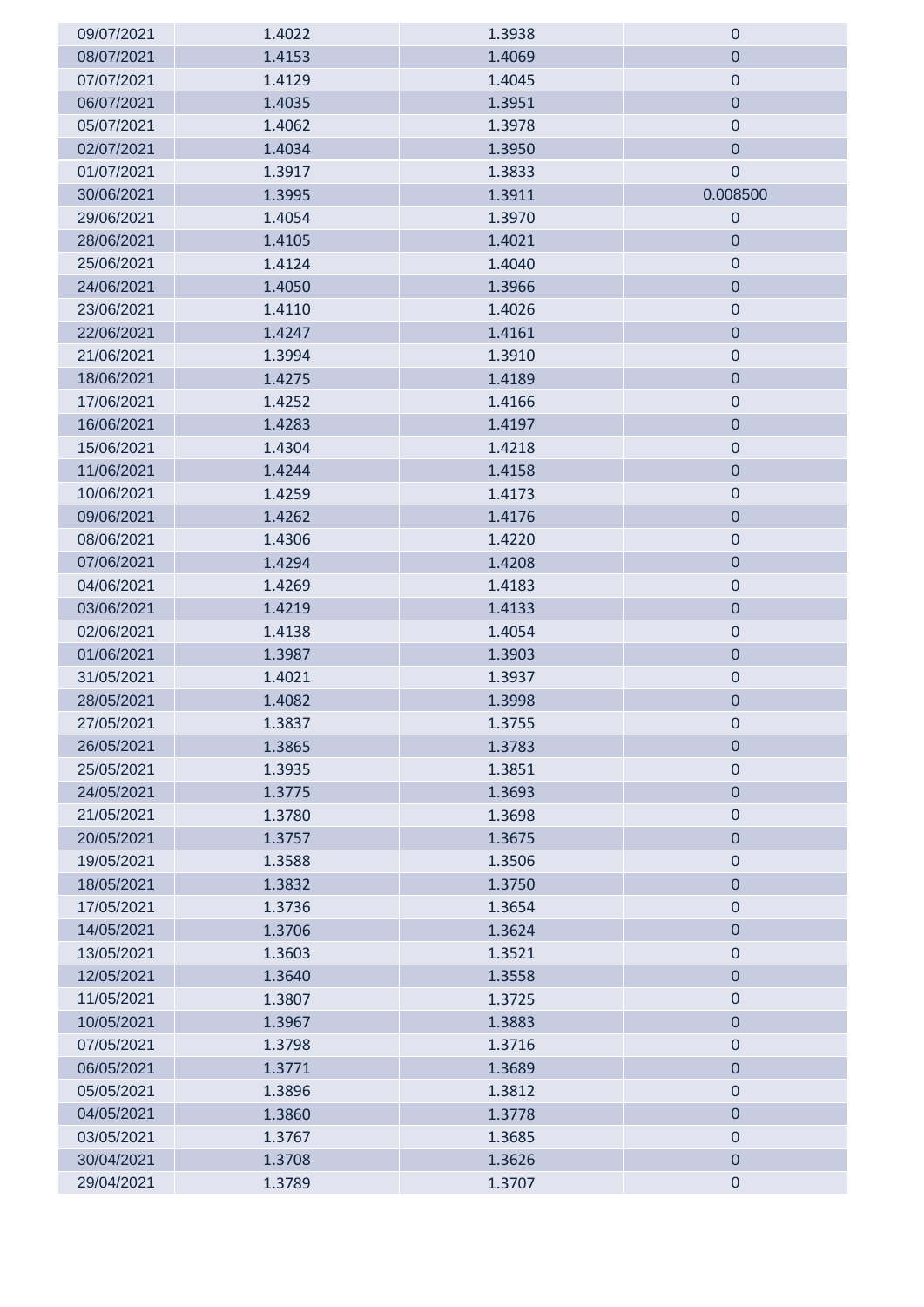| 28/04/2021               | 1.3792           | 1.3710           | $\mathbf 0$                     |
|--------------------------|------------------|------------------|---------------------------------|
| 27/04/2021               | 1.3702           | 1.3620           | $\boldsymbol{0}$                |
| 26/04/2021               | 1.3690           | 1.3608           | $\mathbf 0$                     |
| 23/04/2021               | 1.3689           | 1.3607           | $\boldsymbol{0}$                |
| 22/04/2021               | 1.3630           | 1.3548           | $\boldsymbol{0}$                |
| 21/04/2021               | 1.3488           | 1.3408           | $\boldsymbol{0}$                |
| 20/04/2021               | 1.3556           | 1.3474           | $\boldsymbol{0}$                |
| 19/04/2021               | 1.3641           | 1.3559           | $\boldsymbol{0}$                |
| 16/04/2021               | 1.3669           | 1.3587           | $\mathbf 0$                     |
| 15/04/2021               | 1.3666           | 1.3585           | $\theta$                        |
| 14/04/2021               | 1.3557           | 1.3476           | $\mathbf 0$                     |
| 13/04/2021               | 1.3521           | 1.3440           | $\mathbf 0$                     |
| 12/04/2021               | 1.3519           | 1.3438           | $\mathbf 0$                     |
| 09/04/2021               | 1.3584           | 1.3503           | $\boldsymbol{0}$                |
| 08/04/2021               | 1.3608           | 1.3527           | $\mathbf 0$                     |
| 07/04/2021               | 1.3467           | 1.3386           | $\boldsymbol{0}$                |
| 06/04/2021               | 1.3367           | 1.3287           | $\mathbf 0$                     |
| 01/04/2021               | 1.3265           | 1.3186           | $\boldsymbol{0}$                |
| 31/03/2021               | 1.3236           | 1.3157           | $\mathbf 0$                     |
| 30/03/2021               | 1.3135           | 1.3056           | $\pmb{0}$                       |
| 29/03/2021               | 1.3282           | 1.3202           | $\mathbf 0$                     |
| 26/03/2021               | 1.3303           | 1.3224           | $\pmb{0}$                       |
| 25/03/2021               | 1.3288           | 1.3208           | $\theta$                        |
| 24/03/2021               | 1.3235           | 1.3156           | $\pmb{0}$                       |
| 23/03/2021               | 1.3222           | 1.3143           | $\boldsymbol{0}$                |
| 22/03/2021               | 1.3242           | 1.3163           | $\mathbf 0$                     |
| 19/03/2021               | 1.3135           | 1.3056           | $\mathbf 0$                     |
| 18/03/2021               | 1.3164           | 1.3085           | $\boldsymbol{0}$                |
| 17/03/2021               | 1.3265           | 1.3186           | $\mathbf 0$                     |
| 16/03/2021               | 1.3345           | 1.3265           | $\mathbf 0$                     |
| 15/03/2021               | 1.3242           | 1.3162           | $\cup$                          |
| 12/03/2021               | 1.3193           | 1.3114           | $\mathbf 0$                     |
| 11/03/2021               | 1.3084           | 1.3006           | $\mathbf 0$                     |
| 10/03/2021               | 1.3091           | 1.3012           | $\boldsymbol{0}$                |
| 09/03/2021               | 1.3255           | 1.3176           | $\mathbf 0$                     |
| 08/03/2021               | 1.3194           | 1.3115           | $\boldsymbol{0}$                |
| 05/03/2021               | 1.3112           | 1.3033           | $\mathbf 0$                     |
| 04/03/2021               | 1.3224           | 1.3145           | $\boldsymbol{0}$                |
| 03/03/2021               | 1.3248           | 1.3169           | $\mathbf 0$                     |
| 02/03/2021               | 1.3109           | 1.3031           | $\boldsymbol{0}$                |
| 01/03/2021               | 1.3208           | 1.3129           | $\overline{0}$                  |
| 26/02/2021               | 1.2960           | 1.2883           | $\boldsymbol{0}$                |
| 25/02/2021               | 1.3300           | 1.3221           | $\overline{0}$                  |
| 24/02/2021               | 1.3203           | 1.3124           | $\boldsymbol{0}$                |
| 23/02/2021               | 1.3347           | 1.3267           | $\mathbf 0$                     |
| 22/02/2021               | 1.3125           | 1.3047           | $\mathbf 0$                     |
| 19/02/2021               | 1.3176           | 1.3097           | $\mathbf 0$                     |
| 18/02/2021<br>17/02/2021 | 1.3423<br>1.3454 | 1.3342<br>1.3373 | $\boldsymbol{0}$<br>$\mathbf 0$ |
| 16/02/2021               | 1.3542           | 1.3461           | $\boldsymbol{0}$                |
| 15/02/2021               | 1.3358           | 1.3278           | $\mathbf 0$                     |
|                          |                  |                  |                                 |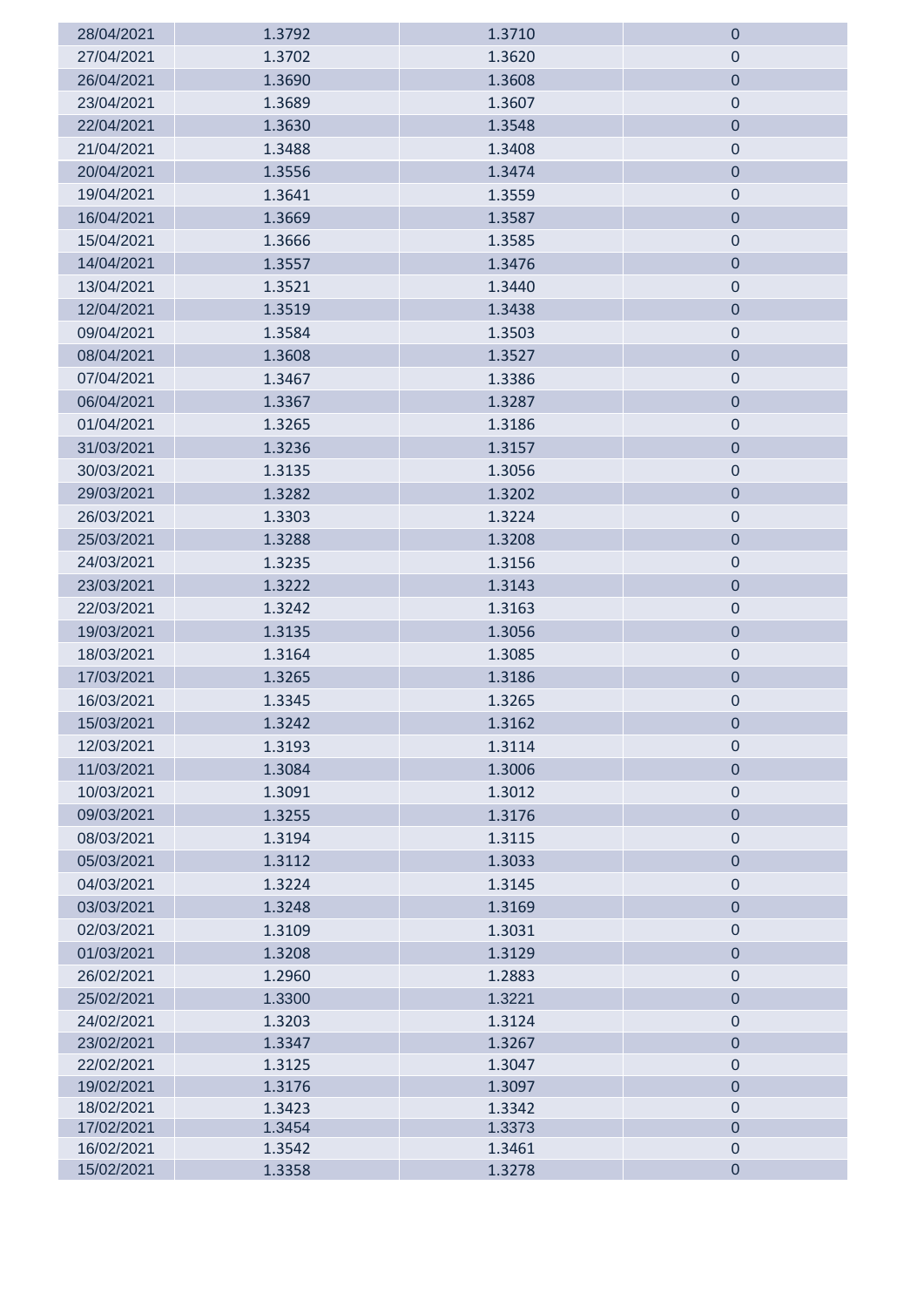| 12/02/2021 | 1.3248 | 1.3168 | $\theta$         |
|------------|--------|--------|------------------|
| 11/02/2021 | 1.3356 | 1.3276 | $\mathbf 0$      |
| 10/02/2021 | 1.3352 | 1.3272 | $\boldsymbol{0}$ |
| 09/02/2021 | 1.3265 | 1.3186 | $\mathbf 0$      |
| 08/02/2021 | 1.3295 | 1.3216 | $\theta$         |
| 05/02/2021 | 1.3202 | 1.3123 | $\boldsymbol{0}$ |
| 04/02/2021 | 1.3069 | 1.2990 | $\mathbf 0$      |
| 03/02/2021 | 1.3205 | 1.3126 | $\boldsymbol{0}$ |
| 02/02/2021 | 1.3088 | 1.3010 | $\pmb{0}$        |
| 01/02/2021 | 1.2870 | 1.2793 | $\mathbf 0$      |
| 29/01/2021 | 1.2785 | 1.2708 | $\boldsymbol{0}$ |
| 28/01/2021 | 1.2899 | 1.2821 | $\boldsymbol{0}$ |
| 27/01/2021 | 1.3104 | 1.3026 | $\mathbf 0$      |
| 25/01/2021 | 1.3277 | 1.3198 | $\boldsymbol{0}$ |
| 22/01/2021 | 1.3242 | 1.3163 | $\pmb{0}$        |
| 21/01/2021 | 1.3312 | 1.3232 | $\mathbf 0$      |
| 20/01/2021 | 1.3241 | 1.3162 | $\boldsymbol{0}$ |
| 19/01/2021 | 1.3180 | 1.3101 | $\pmb{0}$        |
| 18/01/2021 | 1.3012 | 1.2934 | $\boldsymbol{0}$ |
| 15/01/2021 | 1.3128 | 1.3050 | $\boldsymbol{0}$ |
| 14/01/2021 | 1.3080 | 1.3001 | $\theta$         |
| 13/01/2021 | 1.3039 | 1.2961 | $\boldsymbol{0}$ |
| 12/01/2021 | 1.3016 | 1.2938 | $\boldsymbol{0}$ |
| 11/01/2021 | 1.3073 | 1.2994 | $\theta$         |
| 08/01/2021 | 1.3169 | 1.3090 | $\boldsymbol{0}$ |
| 07/01/2021 | 1.3091 | 1.3013 | $\boldsymbol{0}$ |
| 06/01/2021 | 1.2861 | 1.2784 | $\mathbf 0$      |
| 05/01/2021 | 1.3012 | 1.2934 | $\boldsymbol{0}$ |
| 04/01/2021 | 1.3040 | 1.2962 | $\boldsymbol{0}$ |
| 31/12/2020 | 1.2873 | 1.2796 | 0.006703         |
| 30/12/2020 | 1.3144 | 1.3065 | $\mathbf 0$      |
| 29/12/2020 | 1.3159 | 1.3081 | $\mathbf 0$      |
| 24/12/2020 | 1.3100 | 1.3022 | 0                |
| 23/12/2020 | 1.3034 | 1.2956 | $\theta$         |
| 22/12/2020 | 1.2927 | 1.2849 | $\boldsymbol{0}$ |
| 21/12/2020 | 1.3034 | 1.2956 | $\boldsymbol{0}$ |
| 18/12/2020 | 1.3025 | 1.2947 | $\boldsymbol{0}$ |
| 17/12/2020 | 1.3233 | 1.3154 | $\mathbf 0$      |
| 16/12/2020 | 1.3129 | 1.3050 | $\mathbf 0$      |
| 15/12/2020 | 1.3050 | 1.2972 | $\boldsymbol{0}$ |
| 14/12/2020 | 1.3153 | 1.3074 | $\mathbf 0$      |
| 11/12/2020 | 1.3191 | 1.3112 | $\boldsymbol{0}$ |
| 10/12/2020 | 1.3309 | 1.3229 | $\pmb{0}$        |
| 09/12/2020 | 1.3480 | 1.3399 | $\overline{0}$   |
| 08/12/2020 | 1.3443 | 1.3362 | $\mathbf 0$      |
| 07/12/2020 | 1.3447 | 1.3366 | $\pmb{0}$        |
| 04/12/2020 | 1.3393 | 1.3313 | $\boldsymbol{0}$ |
| 03/12/2020 | 1.3307 | 1.3228 | $\boldsymbol{0}$ |
| 02/12/2020 | 1.3269 | 1.3189 | $\theta$         |
| 01/12/2020 | 1.3282 | 1.3203 | $\overline{0}$   |
| 30/11/2020 | 1.3136 | 1.3058 | $\mathbf 0$      |
| 27/11/2020 | 1.3310 | 1.3230 | $\pmb{0}$        |
| 26/11/2020 | 1.3401 | 1.3321 | $\boldsymbol{0}$ |
| 25/11/2020 | 1.3567 | 1.3486 | $\pmb{0}$        |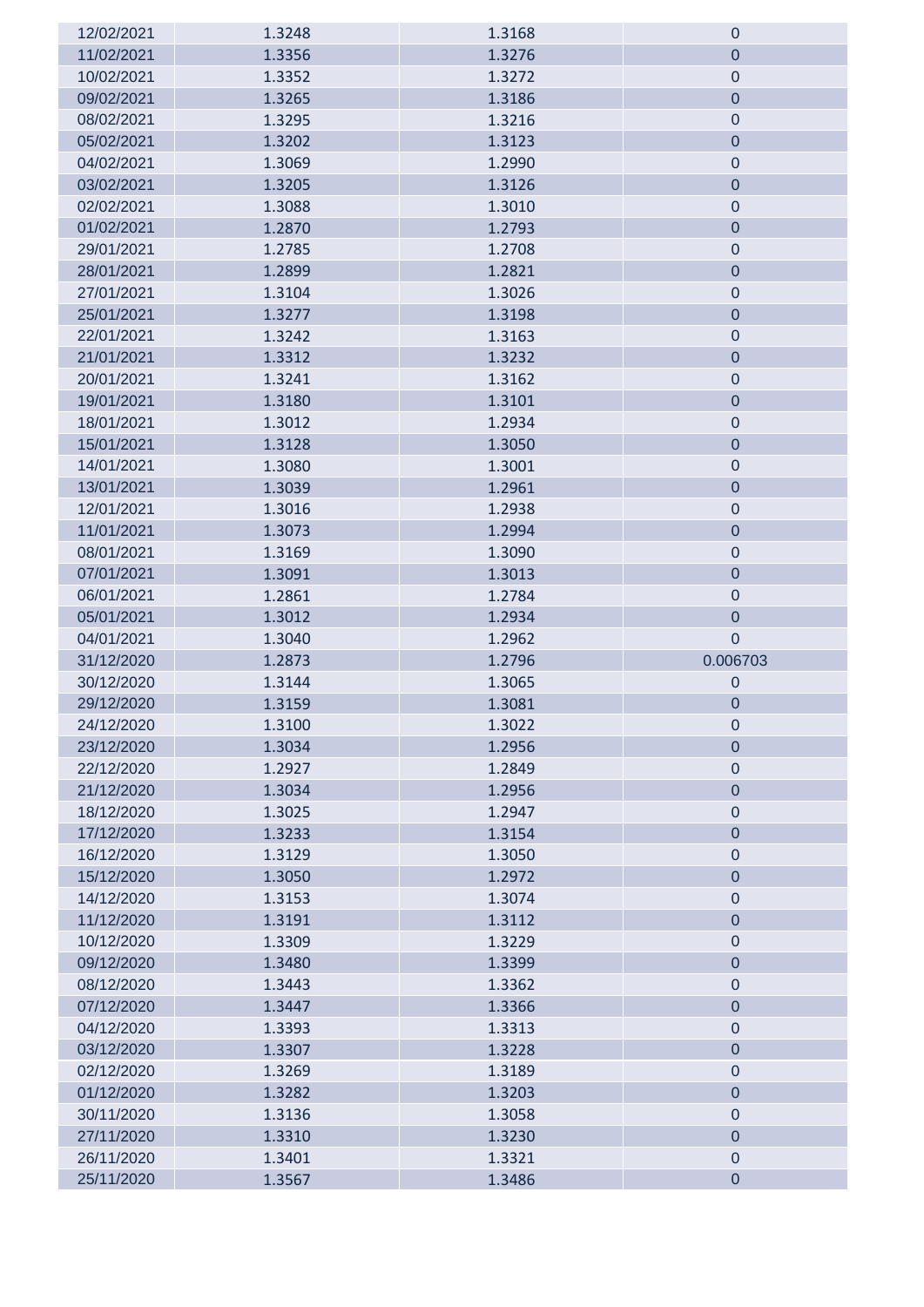| 24/11/2020 | 1.3446 | 1.3365 | $\boldsymbol{0}$ |
|------------|--------|--------|------------------|
| 23/11/2020 | 1.3287 | 1.3207 | $\mathbf 0$      |
| 20/11/2020 | 1.3255 | 1.3176 | $\mathbf 0$      |
| 19/11/2020 | 1.3299 | 1.3219 | $\overline{0}$   |
| 18/11/2020 | 1.3277 | 1.3198 | $\mathbf 0$      |
| 17/11/2020 | 1.3195 | 1.3116 | $\mathbf 0$      |
| 16/11/2020 | 1.3174 | 1.3095 | $\mathbf 0$      |
| 13/11/2020 | 1.2971 | 1.2893 | $\mathbf 0$      |
| 12/11/2020 | 1.3005 | 1.2927 | $\boldsymbol{0}$ |
| 11/11/2020 | 1.3085 | 1.3007 | $\overline{0}$   |
| 10/11/2020 | 1.2842 | 1.2765 | $\mathbf 0$      |
| 09/11/2020 | 1.2771 | 1.2695 | $\mathbf 0$      |
| 06/11/2020 | 1.2539 | 1.2464 | $\mathbf 0$      |
| 05/11/2020 | 1.2430 | 1.2356 | $\mathbf 0$      |
| 04/11/2020 | 1.2237 | 1.2164 | $\boldsymbol{0}$ |
| 03/11/2020 | 1.2193 | 1.2120 | $\mathbf 0$      |
| 02/11/2020 | 1.1931 | 1.1860 | $\mathbf 0$      |
| 30/10/2020 | 1.1959 | 1.1888 | $\mathbf 0$      |
| 29/10/2020 | 1.2092 | 1.2020 | $\mathbf 0$      |
| 28/10/2020 | 1.2323 | 1.2249 | $\mathbf 0$      |
| 27/10/2020 | 1.2380 | 1.2306 | $\boldsymbol{0}$ |
| 26/10/2020 | 1.2611 | 1.2536 | $\mathbf 0$      |
| 23/10/2020 | 1.2663 | 1.2588 | $\mathbf 0$      |
| 22/10/2020 | 1.2694 | 1.2618 | $\mathbf 0$      |
| 21/10/2020 | 1.2694 | 1.2618 | $\mathbf 0$      |
| 20/10/2020 | 1.2691 | 1.2615 | $\pmb{0}$        |
| 19/10/2020 | 1.2799 | 1.2723 | $\mathbf 0$      |
| 16/10/2020 | 1.2687 | 1.2611 | $\mathbf 0$      |
| 15/10/2020 | 1.2765 | 1.2688 | $\mathbf 0$      |
| 14/10/2020 | 1.2692 | 1.2616 | $\mathbf 0$      |
| 13/10/2020 | 1.2746 | 1.2670 | $\pmb{0}$        |
| 12/10/2020 | 1.2612 | 1.2536 | $\mathbf 0$      |
| 09/10/2020 | 1.2552 | 1.2477 | $\mathbf 0$      |
| 08/10/2020 | 1.2583 | 1.2507 | $\mathbf 0$      |
| 07/10/2020 | 1.2432 | 1.2357 | $\mathbf 0$      |
| 06/10/2020 | 1.2242 | 1.2168 | $\overline{0}$   |
| 02/10/2020 | 1.1874 | 1.1803 | $\mathbf 0$      |
| 01/10/2020 | 1.2041 | 1.1968 | $\overline{0}$   |
| 30/09/2020 | 1.1929 | 1.1857 | $\mathbf 0$      |
| 29/09/2020 | 1.2216 | 1.2143 | $\mathbf 0$      |
| 28/09/2020 | 1.2226 | 1.2153 | $\mathbf 0$      |
| 25/09/2020 | 1.2288 | 1.2215 | $\mathbf 0$      |
| 24/09/2020 | 1.2093 | 1.2020 | $\mathbf 0$      |
| 23/09/2020 | 1.2244 | 1.2171 | $\overline{0}$   |
| 22/09/2020 | 1.1963 | 1.1892 | $\mathbf 0$      |
| 21/09/2020 | 1.2093 | 1.2021 | $\mathbf 0$      |
| 18/09/2020 | 1.2212 | 1.2139 | $\mathbf 0$      |
| 17/09/2020 | 1.2198 | 1.2126 | $\mathbf 0$      |
| 16/09/2020 | 1.2359 | 1.2285 | $\mathbf 0$      |
| 15/09/2020 | 1.2187 | 1.2115 | $\overline{0}$   |
| 14/09/2020 | 1.2167 | 1.2094 | $\mathbf 0$      |
| 11/09/2020 | 1.2112 | 1.2040 | $\mathbf 0$      |
| 10/09/2020 | 1.2209 | 1.2136 | $\mathbf 0$      |
| 09/09/2020 | 1.2117 | 1.2044 | $\pmb{0}$        |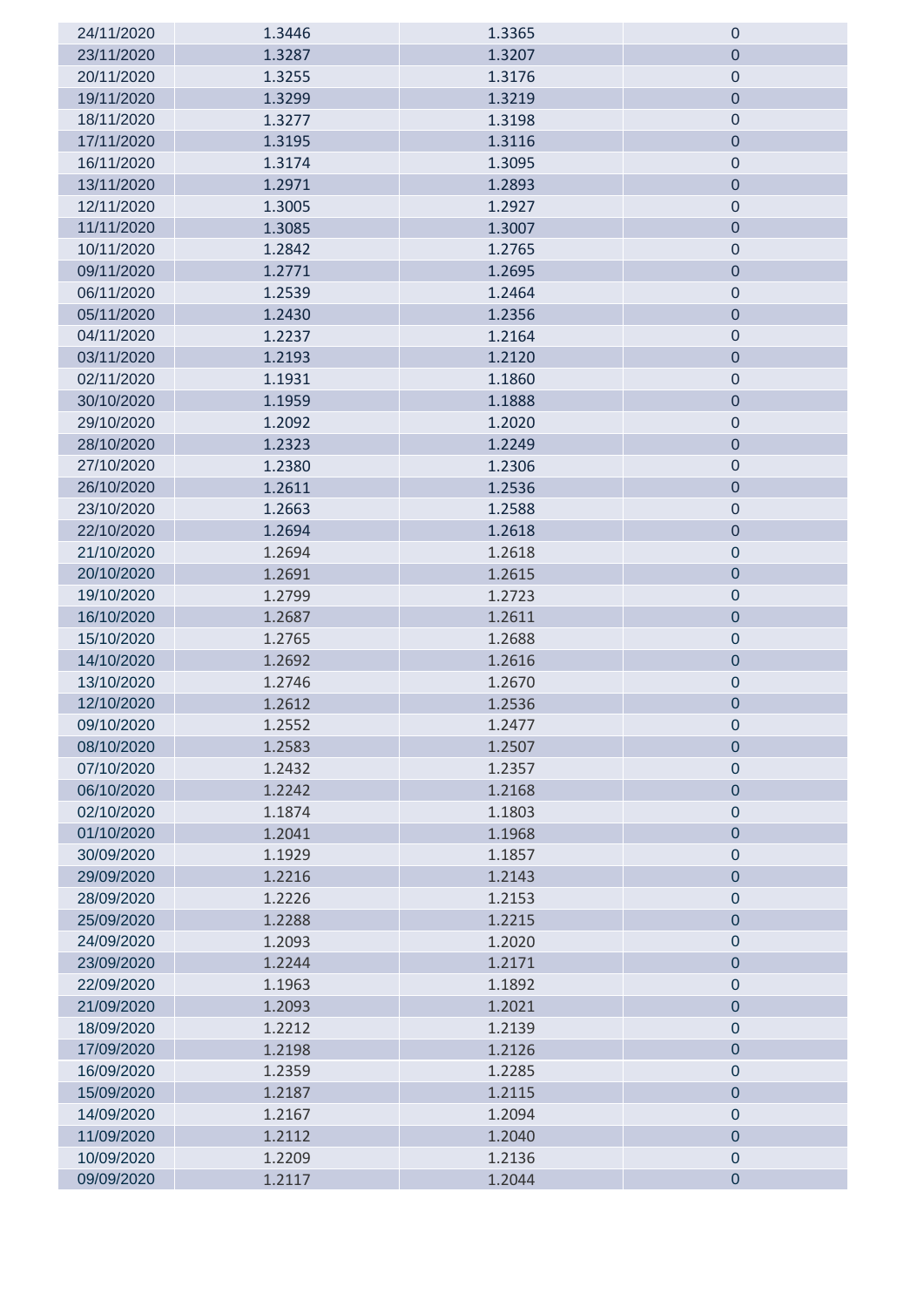| 08/09/2020 | 1.2390 | 1.2315 | $\boldsymbol{0}$ |
|------------|--------|--------|------------------|
| 07/09/2020 | 1.2258 | 1.2185 | $\mathbf 0$      |
| 04/09/2020 | 1.2196 | 1.2123 | $\mathbf 0$      |
| 03/09/2020 | 1.2594 | 1.2518 | $\overline{0}$   |
| 02/09/2020 | 1.2479 | 1.2404 | $\boldsymbol{0}$ |
| 01/09/2020 | 1.2244 | 1.2170 | $\mathbf 0$      |
| 31/08/2020 | 1.2452 | 1.2377 | $\mathbf 0$      |
| 28/08/2020 | 1.2477 | 1.2403 | $\mathbf 0$      |
| 27/08/2020 | 1.2628 | 1.2553 | $\mathbf 0$      |
| 26/08/2020 | 1.2661 | 1.2586 | $\mathbf 0$      |
| 25/08/2020 | 1.2734 | 1.2658 | $\mathbf 0$      |
| 24/08/2020 | 1.2666 | 1.2590 | $\mathbf 0$      |
| 21/08/2020 | 1.2617 | 1.2542 | $\mathbf 0$      |
| 20/08/2020 | 1.2619 | 1.2543 | $\mathbf 0$      |
| 19/08/2020 | 1.2758 | 1.2682 | $\mathbf 0$      |
| 18/08/2020 | 1.2666 | 1.2590 | $\mathbf 0$      |
| 17/08/2020 | 1.2569 | 1.2494 | $\mathbf 0$      |
| 14/08/2020 | 1.2639 | 1.2563 | $\mathbf 0$      |
| 13/08/2020 | 1.2584 | 1.2509 | $\boldsymbol{0}$ |
| 12/08/2020 | 1.2636 | 1.2560 | $\overline{0}$   |
| 11/08/2020 | 1.2667 | 1.2591 | $\mathbf 0$      |
| 10/08/2020 | 1.2589 | 1.2513 | $\mathbf 0$      |
| 07/08/2020 | 1.2403 | 1.2329 | $\mathbf 0$      |
| 06/08/2020 | 1.2460 | 1.2385 | $\pmb{0}$        |
| 05/08/2020 | 1.2381 | 1.2307 | $\mathbf 0$      |
| 04/08/2020 | 1.2460 | 1.2386 | $\overline{0}$   |
| 03/08/2020 | 1.2220 | 1.2147 | $\mathbf 0$      |
| 31/07/2020 | 1.2235 | 1.2162 | $\mathbf 0$      |
| 30/07/2020 | 1.2452 | 1.2377 | $\mathbf 0$      |
| 29/07/2020 | 1.2359 | 1.2285 | $\pmb{0}$        |
| 28/07/2020 | 1.2401 | 1.2327 | $\pmb{0}$        |
| 27/07/2020 | 1.2462 | 1.2387 | $\mathbf 0$      |
| 24/07/2020 | 1.2397 | 1.2323 | $\mathbf 0$      |
| 23/07/2020 | 1.2544 | 1.2469 | $\mathbf 0$      |
| 22/07/2020 | 1.2496 | 1.2421 | $\mathbf 0$      |
| 21/07/2020 | 1.2662 | 1.2586 | $\mathbf 0$      |
| 20/07/2020 | 1.2303 | 1.2230 | $\mathbf 0$      |
| 17/07/2020 | 1.2369 | 1.2295 | $\overline{0}$   |
| 16/07/2020 | 1.2303 | 1.2230 | $\mathbf 0$      |
| 15/07/2020 | 1.2435 | 1.2361 | $\mathbf 0$      |
| 14/07/2020 | 1.2205 | 1.2132 | $\mathbf 0$      |
| 13/07/2020 | 1.2273 | 1.2200 | $\overline{0}$   |
| 10/07/2020 | 1.2156 | 1.2083 | $\mathbf 0$      |
| 09/07/2020 | 1.2277 | 1.2203 | $\mathbf 0$      |
| 08/07/2020 | 1.2214 | 1.2141 | $\mathbf 0$      |
| 07/07/2020 | 1.2379 | 1.2305 | $\mathbf 0$      |
| 06/07/2020 | 1.2370 | 1.2296 | $\mathbf 0$      |
| 03/07/2020 | 1.2487 | 1.2412 | $\overline{0}$   |
| 02/07/2020 | 1.2400 | 1.2325 | $\mathbf 0$      |
| 01/07/2020 | 1.2166 | 1.2093 | $\mathbf 0$      |
| 30/06/2020 | 1.2142 | 1.2069 | $\mathbf 0$      |
| 29/06/2020 | 1.1980 | 1.1908 | $\mathbf 0$      |
| 26/06/2020 | 1.2140 | 1.2068 | $\boldsymbol{0}$ |
| 25/06/2020 | 1.1956 | 1.1884 | $\mathbf 0$      |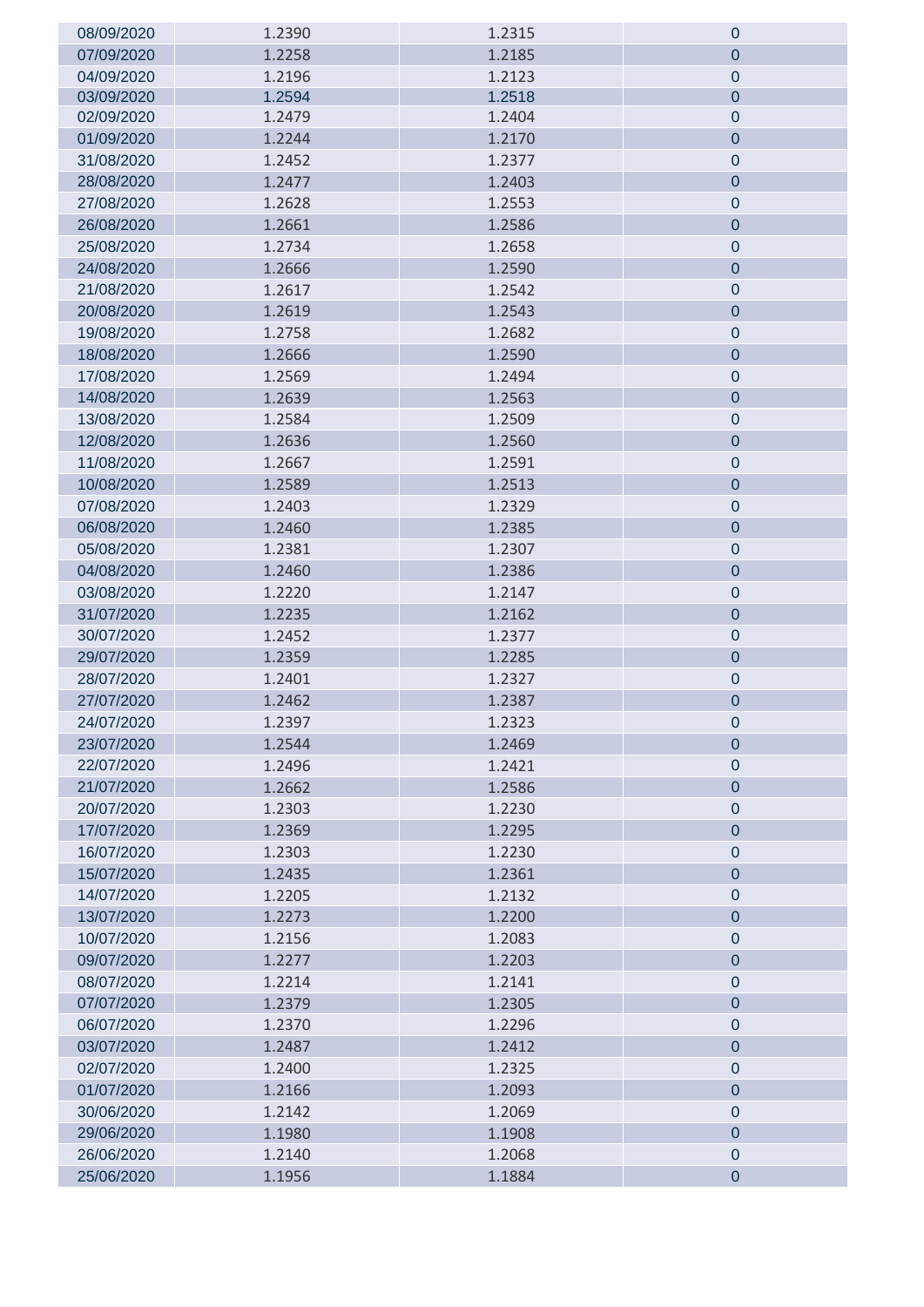| 24/06/2020               | 1.2290           | 1.2217           | $\boldsymbol{0}$           |
|--------------------------|------------------|------------------|----------------------------|
| 23/06/2020               | 1.2255           | 1.2182           | $\mathbf 0$                |
| 22/06/2020               | 1.2249           | 1.2176           | $\mathbf 0$                |
| 19/06/2020               | 1.2240           | 1.2167           | $\mathbf 0$                |
| 18/06/2020               | 1.2228           | 1.2155           | $\mathbf 0$                |
| 17/06/2020               | 1.2340           | 1.2266           | $\mathbf 0$                |
| 16/06/2020               | 1.2233           | 1.2160           | $\mathbf 0$                |
| 15/06/2020               | 1.1745           | 1.1675           | $\mathbf 0$                |
| 12/06/2020               | 1.2010           | 1.1938           | $\mathbf 0$                |
| 11/06/2020               | 1.2245           | 1.2172           | $\mathbf 0$                |
| 10/06/2020               | 1.2616           | 1.2540           | $\mathbf 0$                |
| 09/06/2020               | 1.2635           | 1.2559           | $\mathbf 0$                |
| 05/06/2020               | 1.2310           | 1.2236           | $\mathbf 0$                |
| 04/06/2020               | 1.2311           | 1.2237           | $\mathbf 0$                |
| 03/06/2020               | 1.2255           | 1.2182           | $\boldsymbol{0}$           |
| 02/06/2020               | 1.2040           | 1.1968           | $\overline{0}$             |
| 01/06/2020               | 1.2028           | 1.1956           | $\mathbf 0$                |
| 29/05/2020               | 1.1903           | 1.1832           | $\mathbf 0$                |
| 28/05/2020               | 1.2100           | 1.2028           | $\mathbf 0$                |
| 27/05/2020               | 1.1975           | 1.1903           | $\mathbf 0$                |
| 26/05/2020               | 1.1983           | 1.1911           | $\boldsymbol{0}$           |
| 25/05/2020               | 1.1589           | 1.1520           | $\overline{0}$             |
| 22/05/2020               | 1.1290           | 1.1223           | $\mathbf 0$                |
| 21/05/2020               | 1.1454           | 1.1385           | $\mathbf 0$                |
| 20/05/2020               | 1.1513           | 1.1445           | $\mathbf 0$                |
| 19/05/2020               | 1.1503           | 1.1435           | $\pmb{0}$                  |
| 18/05/2020               | 1.1225           | 1.1157           | $\mathbf 0$                |
| 15/05/2020               | 1.1126           | 1.1059           | $\overline{0}$             |
| 14/05/2020               | 1.0958           | 1.0892           | $\pmb{0}$                  |
| 13/05/2020               | 1.1093           | 1.1027           | $\mathbf 0$                |
| 12/05/2020               | 1.1102           | 1.1035           | $\pmb{0}$                  |
| 11/05/2020               | 1.1273           | 1.1206           | $\pmb{0}$                  |
| 08/05/2020               | 1.1046           | 1.0980           | 0                          |
| 07/05/2020               | 1.1046           | 1.0979           | $\mathbf 0$                |
| 06/05/2020               | 1.1061           | 1.0995           | $\pmb{0}$                  |
| 05/05/2020               | 1.1155           | 1.1088           | $\mathbf 0$                |
| 04/05/2020               | 1.0929           | 1.0864           | $\mathbf 0$                |
| 01/05/2020               | 1.0840           | 1.0775           | $\mathbf 0$                |
| 30/04/2020               | 1.1454           | 1.1386           | $\mathbf 0$                |
| 29/04/2020               | 1.1193           | 1.1126           | $\mathbf 0$                |
| 28/04/2020               | 1.0933           | 1.0867           | $\mathbf 0$                |
| 27/04/2020               | 1.0964           | 1.0899           | $\overline{0}$             |
| 24/04/2020               | 1.0818           | 1.0754           | $\pmb{0}$                  |
| 23/04/2020               | 1.0757           | 1.0693           | $\overline{0}$             |
| 22/04/2020               | 1.0782           | 1.0717           | $\pmb{0}$                  |
| 21/04/2020               | 1.0768<br>1.1062 | 1.0704<br>1.0996 | $\mathbf 0$<br>$\mathbf 0$ |
| 20/04/2020<br>17/04/2020 |                  |                  | $\mathbf 0$                |
| 16/04/2020               | 1.1335<br>1.1131 | 1.1268<br>1.1064 | $\pmb{0}$                  |
| 15/04/2020               | 1.1253           | 1.1185           | $\overline{0}$             |
| 14/04/2020               | 1.1263           | 1.1196           | $\pmb{0}$                  |
| 09/04/2020               | 1.1176           | 1.1110           | $\mathbf 0$                |
| 08/04/2020               | 1.0834           | 1.0769           | $\mathbf 0$                |
| 07/04/2020               | 1.0838           | 1.0773           | $\mathbf 0$                |
|                          |                  |                  |                            |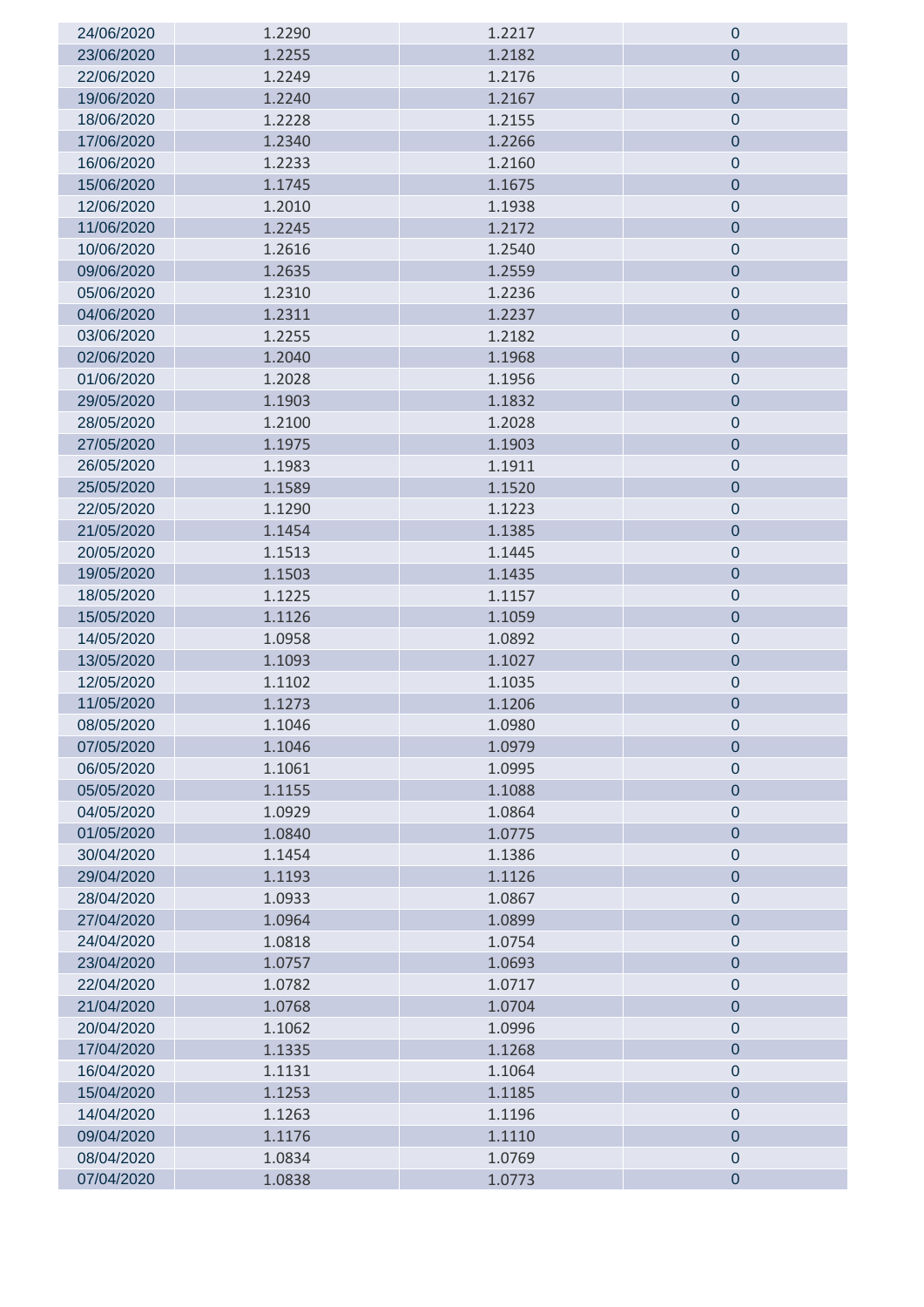| 06/04/2020               | 1.0754           | 1.0690           | 0                           |
|--------------------------|------------------|------------------|-----------------------------|
| 03/04/2020               | 1.0308           | 1.0247           | 0                           |
| 02/04/2020               | 1.0466           | 1.0404           | $\mathbf 0$                 |
| 01/04/2020               | 1.0550           | 1.0487           | $\mathbf 0$                 |
| 31/03/2020               | 1.0149           | 1.0088           | $\pmb{0}$                   |
| 30/03/2020               | 1.0499           | 1.0436           | $\overline{0}$              |
| 27/03/2020               | 0.9769           | 0.9711           | $\pmb{0}$                   |
| 26/03/2020               | 1.0395           | 1.0333           | $\boldsymbol{0}$            |
| 25/03/2020               | 1.0251           | 1.0190           | $\mathbf 0$                 |
| 24/03/2020               | 0.9591           | 0.9534           | $\pmb{0}$                   |
| 23/03/2020               | 0.9090           | 0.9036           | $\mathbf 0$                 |
| 20/03/2020               | 0.9637           | 0.9580           | $\mathbf 0$                 |
| 19/03/2020               | 0.9519           | 0.9462           | 0                           |
| 18/03/2020               | 0.9914           | 0.9854           | $\pmb{0}$                   |
| 17/03/2020               | 1.0706           | 1.0642           | $\pmb{0}$                   |
| 16/03/2020               | 1.0225           | 1.0164           | $\mathbf 0$                 |
| 13/03/2020               | 1.1524           | 1.1455           | $\pmb{0}$                   |
| 12/03/2020               | 1.1124           | 1.1057           | $\mathbf 0$                 |
| 11/03/2020               | 1.2054           | 1.1982           | $\pmb{0}$                   |
| 10/03/2020               | 1.2494           | 1.2419           | $\mathbf{0}$                |
| 09/03/2020               | 1.2182           | 1.2109           |                             |
| 06/03/2020               | 1.3251           | 1.3172           | $\mathbf 0$                 |
|                          |                  |                  | $\mathbf 0$                 |
| 05/03/2020               | 1.3682           | 1.3600           | $\pmb{0}$                   |
| 04/03/2020               | 1.3512           | 1.3431           | $\mathbf 0$                 |
| 03/03/2020               | 1.3816           | 1.3734           | $\pmb{0}$                   |
| 02/03/2020               | 1.3687           | 1.3605           | $\mathbf{0}$                |
| 28/02/2020               | 1.3762           | 1.3679           | $\pmb{0}$                   |
| 27/02/2020               | 1.4263           | 1.4177           | $\boldsymbol{0}$            |
| 26/02/2020               | 1.4364           | 1.4278           | $\mathbf 0$                 |
| 25/02/2020               | 1.4754           | 1.4666           | $\mathbf 0$                 |
| 24/02/2020               | 1.4949           | 1.4860           | $\pmb{0}$                   |
| 21/02/2020               | 1.5369           | 1.5277           | $\overline{0}$              |
| 20/02/2020               | 1.5416           | 1.5324           | Ü                           |
| 19/02/2020               | 1.5431           | 1.5338           | 0                           |
| 18/02/2020               | 1.5341           | 1.5249           | $\mathbf 0$                 |
| 17/02/2020               | 1.5336           | 1.5244           | $\overline{0}$              |
| 14/02/2020               | 1.5314           | 1.5222           | $\mathbf 0$                 |
| 13/02/2020               | 1.5260           | 1.5169           | $\mathbf 0$                 |
| 12/02/2020               | 1.5183           | 1.5092           | $\mathbf 0$                 |
| 11/02/2020               | 1.5120           | 1.5030           | $\mathbf 0$                 |
| 10/02/2020               | 1.5043           | 1.4953           | $\boldsymbol{0}$            |
| 07/02/2020               | 1.5040           | 1.4950           | $\overline{0}$              |
| 06/02/2020               | 1.5100           | 1.5010           | $\pmb{0}$                   |
| 05/02/2020<br>04/02/2020 | 1.4905           | 1.4816           | $\overline{0}$              |
| 03/02/2020               | 1.4841<br>1.4802 | 1.4752<br>1.4714 | $\pmb{0}$<br>$\overline{0}$ |
| 31/01/2020               | 1.5009           | 1.4919           | $\overline{0}$              |
| 30/01/2020               | 1.5025           | 1.4935           | $\overline{0}$              |
| 29/01/2020               | 1.5036           | 1.4946           | $\overline{0}$              |
| 28/01/2020               | 1.5081           | 1.4990           | $\overline{0}$              |
| 24/01/2020               | 1.5267           | 1.5176           | $\overline{0}$              |
| 23/01/2020               | 1.5289           | 1.5197           | $\overline{0}$              |
| 22/01/2020<br>21/01/2020 | 1.5375<br>1.5254 | 1.5283<br>1.5162 | $\pmb{0}$<br>$\overline{0}$ |
| 20/01/2020               | 1.5277           | 1.5186           | $\mathbf 0$                 |
| 17/01/2020               | 1.5222           | 1.5131           | $\mathbf 0$                 |
|                          |                  |                  |                             |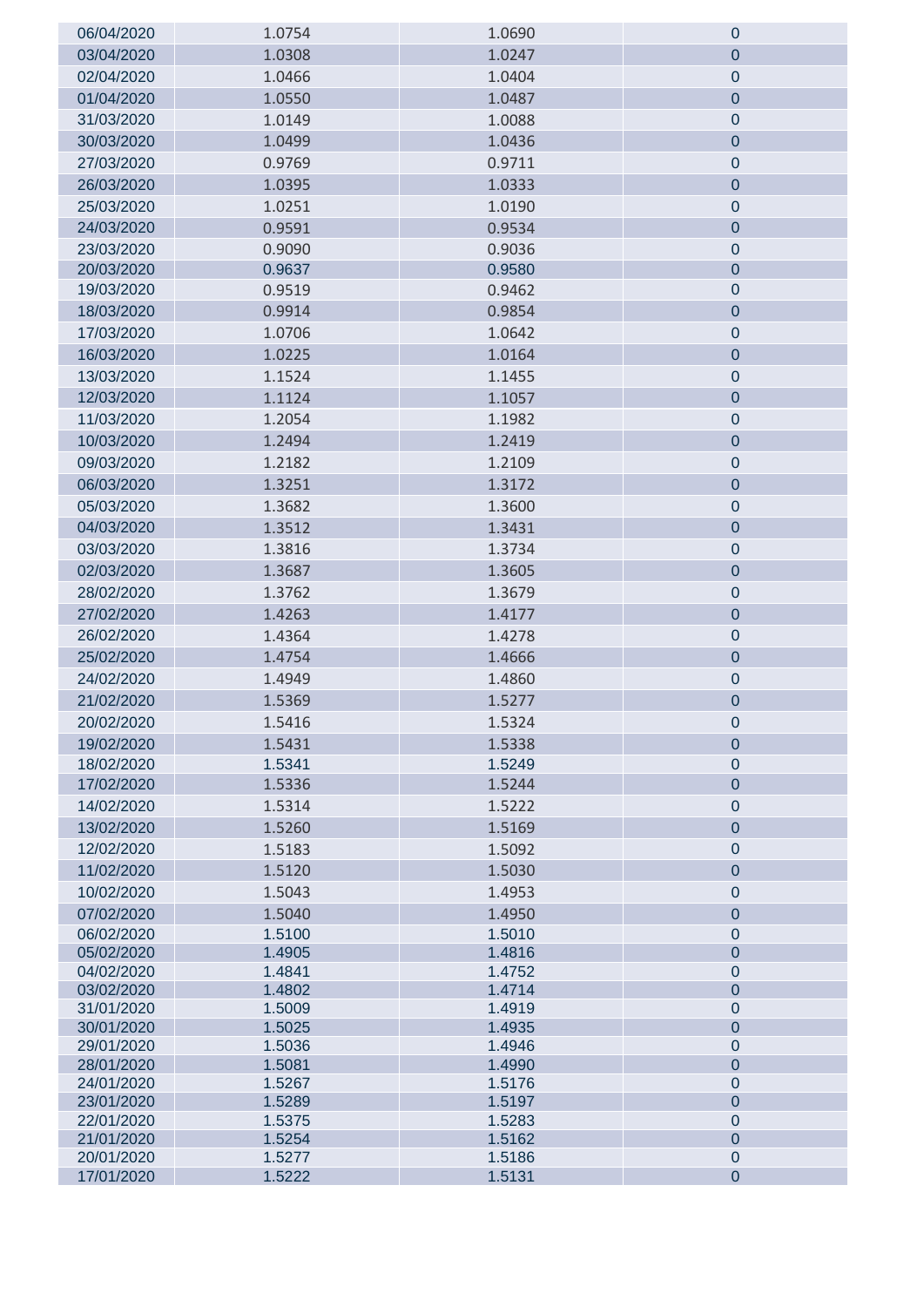| 16/01/2020 | 1.5119 | 1.5029 | $\theta$         |
|------------|--------|--------|------------------|
| 15/01/2020 | 1.4968 | 1.4878 | $\theta$         |
|            |        | 1.4838 |                  |
| 14/01/2020 | 1.4927 |        | $\mathbf 0$      |
| 13/01/2020 | 1.4824 | 1.4736 | $\mathbf 0$      |
| 10/01/2020 | 1.4858 | 1.4770 | $\mathbf 0$      |
| 09/01/2020 | 1.4751 | 1.4663 | $\mathbf 0$      |
|            |        |        |                  |
| 08/01/2020 | 1.4605 | 1.4518 | $\mathbf 0$      |
| 07/01/2020 | 1.4632 | 1.4544 | $\mathbf 0$      |
| 06/01/2020 | 1.4431 | 1.4345 | $\theta$         |
| 03/01/2020 |        |        |                  |
|            | 1.4407 | 1.4321 | $\mathbf 0$      |
| 02/01/2020 | 1.4324 | 1.4238 | $\theta$         |
| 31/12/2019 | 1.4301 | 1.4216 | 0.01899928       |
| 30/12/2019 | 1.4754 | 1.4666 | $\theta$         |
|            |        |        |                  |
| 27/12/2019 | 1.4764 | 1.4676 | $\theta$         |
| 24/12/2019 | 1.4715 | 1.4627 | $\mathbf 0$      |
| 23/12/2019 | 1.4705 | 1.4617 | $\theta$         |
| 20/12/2019 | 1.4769 | 1.4681 | $\mathbf 0$      |
|            |        |        |                  |
| 19/12/2019 | 1.4787 | 1.4698 | $\mathbf 0$      |
| 18/12/2019 | 1.4831 | 1.4742 | $\mathbf 0$      |
| 17/12/2019 | 1.4839 | 1.4750 | $\mathbf 0$      |
| 16/12/2019 | 1.4872 | 1.4783 | $\mathbf 0$      |
|            |        |        |                  |
| 13/12/2019 | 1.4627 | 1.4540 | $\mathbf 0$      |
| 12/12/2019 | 1.4559 | 1.4472 | $\mathbf 0$      |
| 11/12/2019 | 1.4626 | 1.4539 | $\mathbf 0$      |
| 10/12/2019 | 1.4525 | 1.4438 | $\mathbf 0$      |
|            |        |        |                  |
| 09/12/2019 | 1.4566 | 1.4479 | $\mathbf 0$      |
| 06/12/2019 | 1.4485 | 1.4398 | $\mathbf 0$      |
| 05/12/2019 | 1.4439 | 1.4352 | $\mathbf 0$      |
| 04/12/2019 | 1.4291 | 1.4206 | $\mathbf 0$      |
| 03/12/2019 | 1.4541 | 1.4454 | $\mathbf 0$      |
|            |        |        |                  |
| 02/12/2019 | 1.4878 | 1.4789 | $\mathbf 0$      |
| 29/11/2019 | 1.4813 | 1.4725 | $\mathbf 0$      |
| 28/11/2019 | 1.4818 | 1.4730 | $\mathbf 0$      |
| 27/11/2019 | 1.4817 | 1.4728 | $\mathbf 0$      |
| 26/11/2019 | 1.4684 | 1.4596 | $\mathbf 0$      |
|            |        |        |                  |
| 25/11/2019 | 1.4518 | 1.4431 | $\mathbf 0$      |
| 22/11/2019 | 1.4452 | 1.4365 | $\mathbf 0$      |
| 21/11/2019 | 1.4387 | 1.4301 | $\theta$         |
| 20/11/2019 | 1.4515 | 1.4428 | $\mathbf 0$      |
| 19/11/2019 | 1.4758 | 1.4670 | $\mathbf 0$      |
|            |        |        |                  |
| 18/11/2019 | 1.4616 | 1.4529 | $\mathbf 0$      |
| 15/11/2019 | 1.4616 | 1.4529 | $\mathbf 0$      |
| 14/11/2019 | 1.4507 | 1.4420 | $\mathbf 0$      |
| 13/11/2019 | 1.4402 | 1.4316 | $\mathbf 0$      |
|            |        |        |                  |
| 12/11/2019 | 1.4526 | 1.4439 | $\mathbf 0$      |
| 11/11/2019 | 1.4591 | 1.4504 | $\mathbf 0$      |
| 08/11/2019 | 1.4438 | 1.4351 | $\mathbf 0$      |
| 07/11/2019 | 1.4432 | 1.4346 | $\mathbf 0$      |
| 06/11/2019 | 1.4274 | 1.4188 | $\mathbf 0$      |
|            |        |        |                  |
| 05/11/2019 | 1.4377 | 1.4291 | $\mathbf 0$      |
| 04/11/2019 | 1.4378 | 1.4292 | $\mathbf 0$      |
| 01/11/2019 | 1.4368 | 1.4282 | $\mathbf 0$      |
| 31/10/2019 | 1.4393 | 1.4307 | $\mathbf 0$      |
| 30/10/2019 | 1.4433 | 1.4346 | $\mathbf 0$      |
|            |        |        |                  |
| 29/10/2019 | 1.4569 | 1.4482 | $\mathbf 0$      |
| 28/10/2019 | 1.4535 | 1.4448 | $\mathbf 0$      |
| 25/10/2019 | 1.4565 | 1.4478 | $\mathbf 0$      |
| 24/10/2019 | 1.4455 | 1.4369 | $\mathbf 0$      |
| 23/10/2019 | 1.4375 | 1.4289 | $\mathbf 0$      |
|            |        |        |                  |
| 22/10/2019 | 1.4396 | 1.4310 | $\mathbf 0$      |
| 21/10/2019 | 1.4310 | 1.4225 | $\mathbf 0$      |
| 18/10/2019 | 1.4415 | 1.4329 | $\boldsymbol{0}$ |
|            |        |        |                  |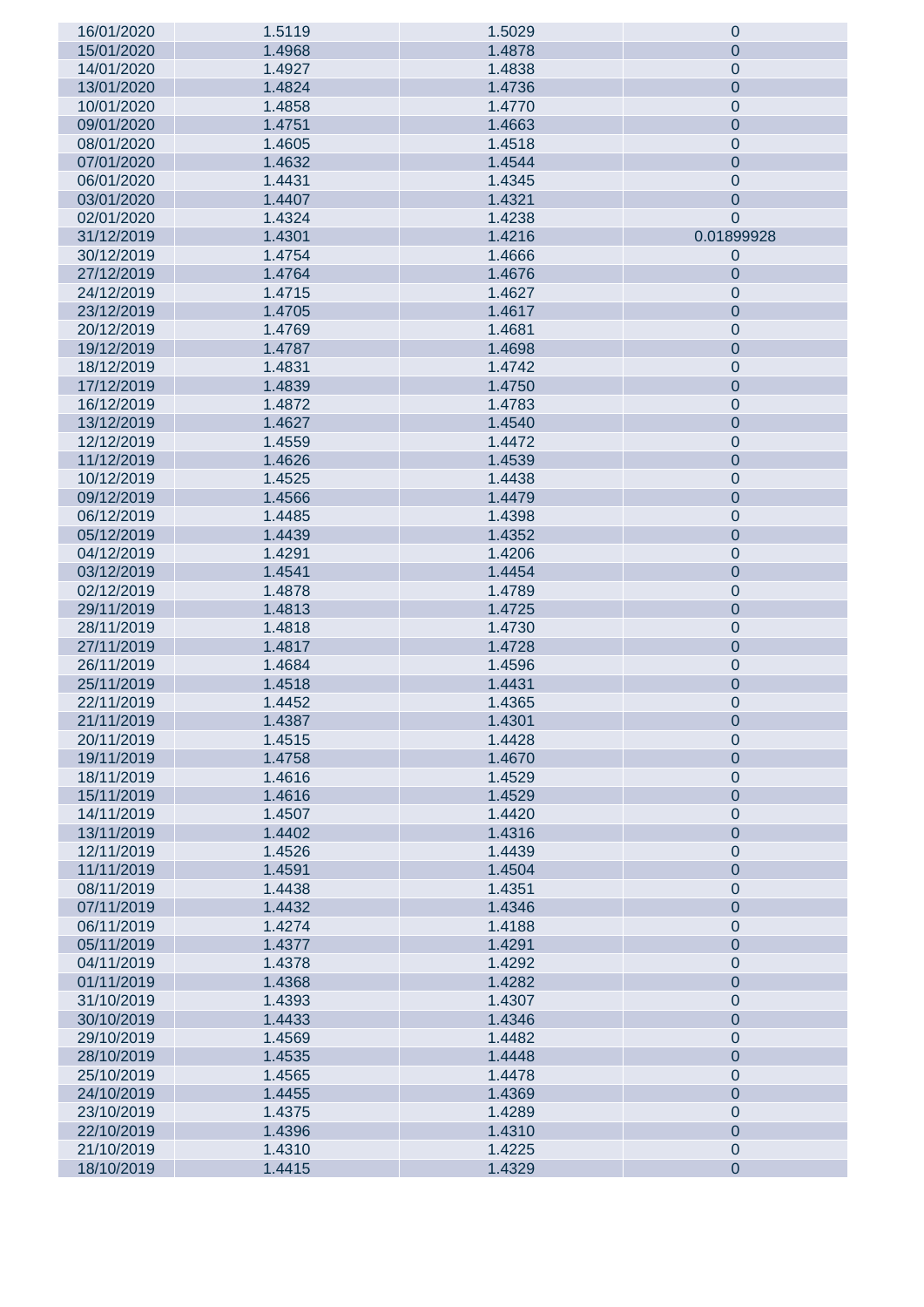| 17/10/2019 | 1.4493 | 1.4406 | $\pmb{0}$        |
|------------|--------|--------|------------------|
| 16/10/2019 | 1.4629 | 1.4541 | $\boldsymbol{0}$ |
| 15/10/2019 | 1.4459 | 1.4372 | $\mathbf 0$      |
| 14/10/2019 | 1.4401 | 1.4315 | $\pmb{0}$        |
| 11/10/2019 | 1.4295 | 1.4210 | $\mathbf 0$      |
|            |        |        |                  |
| 10/10/2019 | 1.4156 | 1.4071 | $\pmb{0}$        |
| 09/10/2019 | 1.4149 | 1.4065 | $\mathbf 0$      |
| 08/10/2019 | 1.4206 | 1.4121 | $\pmb{0}$        |
| 04/10/2019 | 1.4089 | 1.4005 | $\mathbf 0$      |
| 03/10/2019 | 1.3998 | 1.3915 | $\pmb{0}$        |
| 02/10/2019 | 1.4325 | 1.4239 | $\mathbf 0$      |
| 01/10/2019 | 1.4490 | 1.4403 | $\pmb{0}$        |
| 30/09/2019 | 1.4394 | 1.4308 | $\mathbf 0$      |
| 27/09/2019 | 1.4442 | 1.4355 | $\pmb{0}$        |
| 26/09/2019 | 1.4376 | 1.4290 | $\mathbf 0$      |
|            |        |        |                  |
| 25/09/2019 | 1.4452 | 1.4366 | $\pmb{0}$        |
| 24/09/2019 | 1.4529 | 1.4442 | $\mathbf 0$      |
| 23/09/2019 | 1.4550 | 1.4463 | $\pmb{0}$        |
| 20/09/2019 | 1.4553 | 1.4466 | $\mathbf 0$      |
| 19/09/2019 | 1.4508 | 1.4421 | $\pmb{0}$        |
| 18/09/2019 | 1.4401 | 1.4315 | $\mathbf 0$      |
| 17/09/2019 | 1.4384 | 1.4298 | $\pmb{0}$        |
| 16/09/2019 | 1.4347 | 1.4261 | $\mathbf 0$      |
| 13/09/2019 | 1.4300 | 1.4214 | $\pmb{0}$        |
| 12/09/2019 | 1.4297 | 1.4211 | $\mathbf 0$      |
| 11/09/2019 | 1.4293 | 1.4207 | $\pmb{0}$        |
| 10/09/2019 | 1.4283 | 1.4197 | $\mathbf 0$      |
|            |        |        |                  |
| 09/09/2019 | 1.4365 | 1.4279 | $\pmb{0}$        |
| 06/09/2019 | 1.4382 | 1.4296 | $\mathbf 0$      |
| 05/09/2019 | 1.4311 | 1.4226 | $\pmb{0}$        |
| 04/09/2019 | 1.4170 | 1.4085 | $\mathbf 0$      |
| 03/09/2019 | 1.4225 | 1.4140 | $\pmb{0}$        |
| 02/09/2019 | 1.4245 | 1.4160 | $\mathbf 0$      |
| 30/08/2019 | 1.4310 | 1.4224 | $\pmb{0}$        |
| 29/08/2019 | 1.4075 | 1.3991 | $\mathbf 0$      |
| 28/08/2019 | 1.4079 | 1.3995 | $\pmb{0}$        |
| 27/08/2019 | 1.3981 | 1.3898 | $\pmb{0}$        |
| 26/08/2019 | 1.3935 | 1.3852 | $\pmb{0}$        |
| 23/08/2019 | 1.4093 | 1.4009 | $\pmb{0}$        |
| 22/08/2019 | 1.4033 | 1.3949 | $\pmb{0}$        |
| 21/08/2019 | 1.4012 | 1.3928 | $\pmb{0}$        |
| 20/08/2019 | 1.4135 | 1.4050 | $\pmb{0}$        |
| 19/08/2019 | 1.3966 | 1.3883 | $\pmb{0}$        |
| 16/08/2019 | 1.3832 |        |                  |
|            |        | 1.3749 | $\pmb{0}$        |
| 15/08/2019 | 1.3822 | 1.3739 | $\pmb{0}$        |
| 14/08/2019 | 1.4163 | 1.4078 | $\pmb{0}$        |
| 13/08/2019 | 1.4026 | 1.3942 | $\pmb{0}$        |
| 12/08/2019 | 1.4058 | 1.3974 | $\pmb{0}$        |
| 09/08/2019 | 1.4060 | 1.3976 | $\pmb{0}$        |
| 08/08/2019 | 1.3921 | 1.3838 | $\pmb{0}$        |
| 07/08/2019 | 1.3841 | 1.3758 | $\pmb{0}$        |
| 06/08/2019 | 1.3747 | 1.3665 | $\pmb{0}$        |
| 05/08/2019 | 1.4072 | 1.3988 | $\pmb{0}$        |
| 02/08/2019 | 1.4366 | 1.4280 | $\pmb{0}$        |
| 01/08/2019 | 1.4434 | 1.4347 | $\pmb{0}$        |
| 31/07/2019 | 1.4505 | 1.4418 | $\pmb{0}$        |
| 30/07/2019 | 1.4560 | 1.4473 | $\pmb{0}$        |
| 29/07/2019 | 1.4530 | 1.4443 | $\pmb{0}$        |
| 26/07/2019 | 1.4462 | 1.4376 | $\pmb{0}$        |
| 25/07/2019 | 1.4489 | 1.4402 | $\pmb{0}$        |
|            | 1.4419 | 1.4333 |                  |
| 24/07/2019 |        |        | $\pmb{0}$        |
| 23/07/2019 | 1.4335 | 1.4249 | $\overline{0}$   |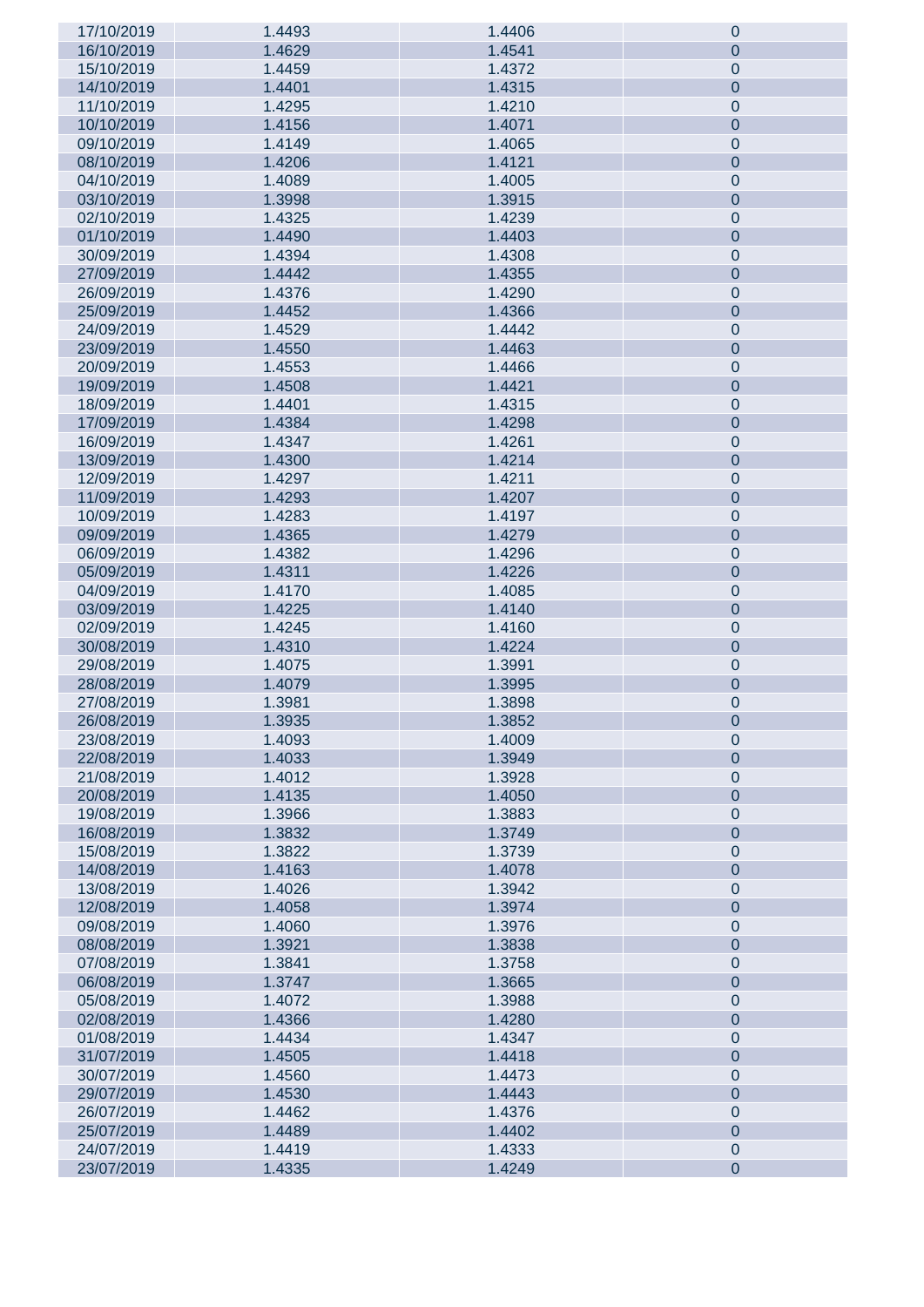| 22/07/2019 | 1.4223 | 1.4138 | $\mathbf 0$    |
|------------|--------|--------|----------------|
| 19/07/2019 | 1.4227 | 1.4141 | $\theta$       |
| 18/07/2019 |        |        |                |
|            | 1.4125 | 1.4040 | $\mathbf 0$    |
| 17/07/2019 | 1.4129 | 1.4044 | $\mathbf 0$    |
| 16/07/2019 | 1.4044 | 1.3960 | $\mathbf 0$    |
| 15/07/2019 | 1.4059 | 1.3975 | $\mathbf 0$    |
|            |        |        |                |
| 12/07/2019 | 1.4103 | 1.4019 | $\mathbf 0$    |
| 11/07/2019 | 1.4193 | 1.4108 | $\mathbf 0$    |
| 10/07/2019 | 1.4136 | 1.4052 | $\mathbf 0$    |
| 09/07/2019 | 1.4087 | 1.4003 | $\mathbf 0$    |
| 08/07/2019 | 1.4103 | 1.4019 |                |
|            |        |        | $\mathbf 0$    |
| 05/07/2019 | 1.4269 | 1.4184 | $\mathbf 0$    |
| 04/07/2019 | 1.4210 | 1.4125 | $\mathbf 0$    |
| 03/07/2019 | 1.4116 | 1.4032 | $\mathbf 0$    |
| 02/07/2019 | 1.4080 | 1.3996 | $\mathbf 0$    |
|            |        |        |                |
| 01/07/2019 | 1.4084 | 1.4000 | $\overline{0}$ |
| 28/06/2019 | 1.4020 | 1.3936 | 0.02554551     |
| 27/06/2019 | 1.4374 | 1.4288 | $\theta$       |
| 26/06/2019 | 1.4271 | 1.4186 | $\mathbf 0$    |
|            |        |        |                |
| 25/06/2019 | 1.4335 | 1.4249 | $\mathbf 0$    |
| 24/06/2019 | 1.4323 | 1.4238 | $\mathbf 0$    |
| 21/06/2019 | 1.4274 | 1.4189 | $\mathbf 0$    |
| 20/06/2019 | 1.4309 | 1.4224 | $\mathbf 0$    |
|            |        |        |                |
| 19/06/2019 | 1.4201 | 1.4116 | $\mathbf 0$    |
| 18/06/2019 | 1.4058 | 1.3973 | $\mathbf 0$    |
| 17/06/2019 | 1.4013 | 1.3929 | $\mathbf 0$    |
| 14/06/2019 | 1.4029 | 1.3945 | $\mathbf 0$    |
|            |        |        |                |
| 13/06/2019 | 1.3956 | 1.3872 | $\mathbf 0$    |
| 12/06/2019 | 1.3923 | 1.3840 | $\mathbf 0$    |
| 11/06/2019 | 1.3916 | 1.3832 | $\mathbf 0$    |
| 07/06/2019 | 1.3731 | 1.3649 | $\mathbf 0$    |
|            |        |        |                |
| 06/06/2019 | 1.3608 | 1.3526 | $\mathbf 0$    |
| 05/06/2019 | 1.3557 | 1.3476 | $\mathbf 0$    |
| 04/06/2019 | 1.3489 | 1.3409 | $\mathbf 0$    |
| 03/06/2019 | 1.3485 | 1.3404 | $\mathbf 0$    |
|            |        |        |                |
| 31/05/2019 | 1.3727 | 1.3645 | $\mathbf 0$    |
| 30/05/2019 | 1.3809 | 1.3727 | $\mathbf 0$    |
| 29/05/2019 | 1.3947 | 1.3864 | $\mathbf 0$    |
| 28/05/2019 | 1.4032 | 1.3948 | $\mathbf 0$    |
| 27/05/2019 | 1.3942 | 1.3859 | $\mathbf 0$    |
|            |        |        |                |
| 24/05/2019 | 1.3937 | 1.3853 | $\mathbf 0$    |
| 23/05/2019 | 1.3998 | 1.3914 | $\mathbf 0$    |
| 22/05/2019 | 1.4035 | 1.3951 | $\mathbf 0$    |
| 21/05/2019 | 1.4003 | 1.3919 | $\mathbf 0$    |
|            |        |        |                |
| 20/05/2019 | 1.3909 | 1.3826 | $\mathbf 0$    |
| 17/05/2019 | 1.3741 | 1.3659 | $\mathbf 0$    |
| 16/05/2019 | 1.3653 | 1.3572 | $\mathbf 0$    |
| 15/05/2019 | 1.3509 | 1.3428 | $\mathbf 0$    |
|            |        |        |                |
| 14/05/2019 | 1.3399 | 1.3319 | $\mathbf 0$    |
| 13/05/2019 | 1.3504 | 1.3424 | $\mathbf 0$    |
| 10/05/2019 | 1.3569 | 1.3487 | $\mathbf 0$    |
| 09/05/2019 | 1.3547 | 1.3466 | $\mathbf 0$    |
| 08/05/2019 | 1.3491 | 1.3410 | $\mathbf 0$    |
|            |        |        |                |
| 07/05/2019 | 1.3577 | 1.3496 | $\mathbf 0$    |
| 06/05/2019 | 1.3537 | 1.3456 | $\mathbf 0$    |
| 03/05/2019 | 1.3701 | 1.3619 | $\mathbf 0$    |
| 02/05/2019 | 1.3752 | 1.3669 | $\mathbf 0$    |
|            |        |        |                |
| 01/05/2019 | 1.3857 | 1.3774 | $\mathbf 0$    |
| 30/04/2019 | 1.3761 | 1.3679 | $\mathbf 0$    |
| 29/04/2019 | 1.3839 | 1.3756 | $\mathbf 0$    |
| 26/04/2019 | 1.3898 | 1.3815 | $\mathbf 0$    |
| 24/04/2019 | 1.3932 | 1.3849 | $\mathbf 0$    |
|            |        |        |                |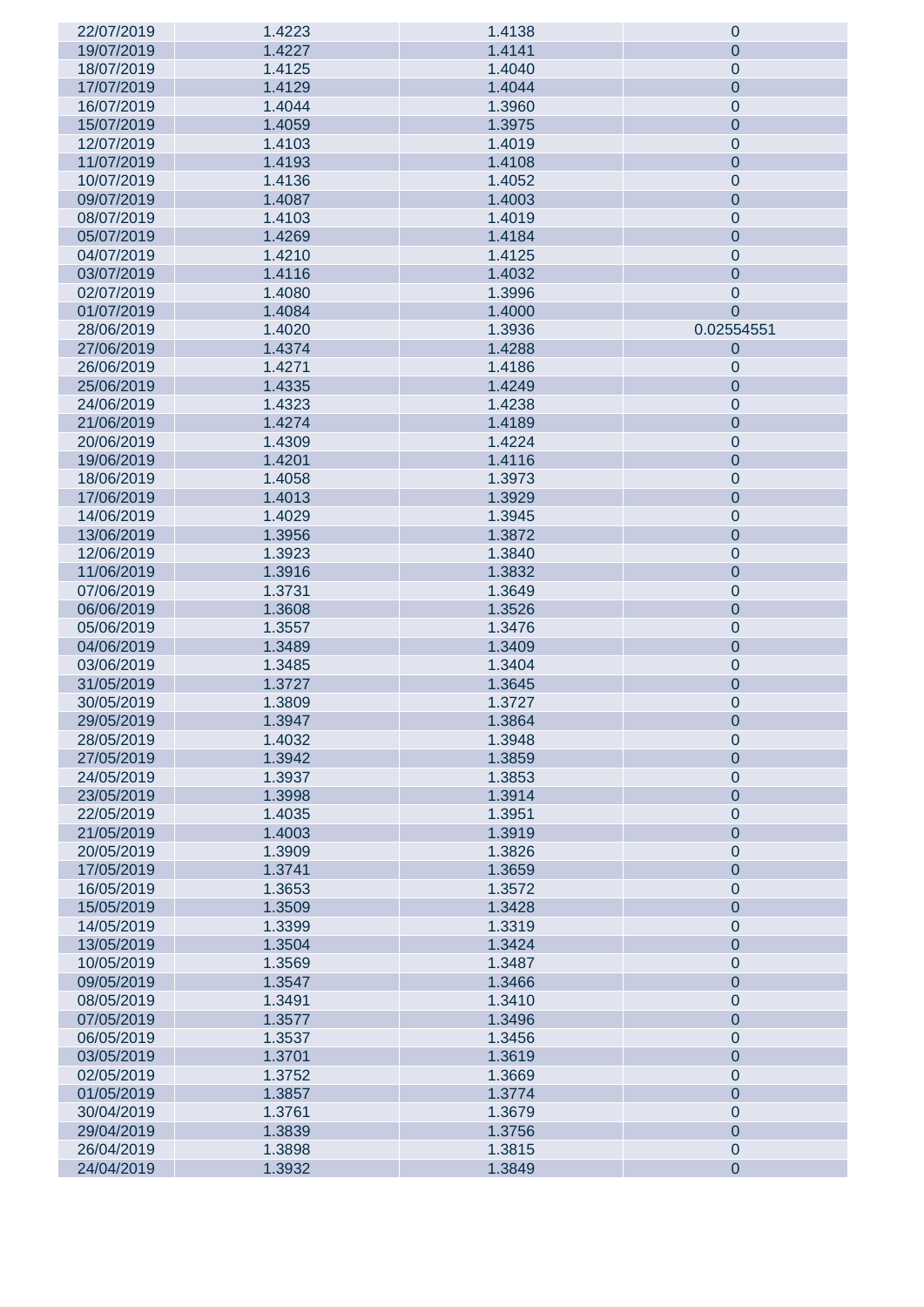| 23/04/2019 | 1.3793 | 1.3711 | $\pmb{0}$        |
|------------|--------|--------|------------------|
| 18/04/2019 | 1.3637 | 1.3555 | $\boldsymbol{0}$ |
| 17/04/2019 | 1.3630 | 1.3549 | $\mathbf 0$      |
| 16/04/2019 | 1.3741 | 1.3659 | $\pmb{0}$        |
| 15/04/2019 | 1.3693 | 1.3611 | $\mathbf 0$      |
|            |        |        |                  |
| 12/04/2019 | 1.3670 | 1.3588 | $\pmb{0}$        |
| 11/04/2019 | 1.3567 | 1.3486 | $\mathbf 0$      |
| 10/04/2019 | 1.3627 | 1.3545 | $\pmb{0}$        |
| 09/04/2019 | 1.3645 | 1.3564 | $\mathbf 0$      |
| 08/04/2019 | 1.3614 | 1.3532 | $\pmb{0}$        |
| 05/04/2019 | 1.3493 | 1.3413 | $\mathbf 0$      |
| 04/04/2019 | 1.3604 | 1.3523 | $\pmb{0}$        |
| 03/04/2019 | 1.3718 | 1.3636 | $\mathbf 0$      |
| 02/04/2019 | 1.3649 | 1.3567 | $\pmb{0}$        |
|            |        |        |                  |
| 01/04/2019 | 1.3589 | 1.3508 | $\mathbf 0$      |
| 29/03/2019 | 1.3503 | 1.3422 | $\pmb{0}$        |
| 28/03/2019 | 1.3482 | 1.3402 | $\mathbf 0$      |
| 27/03/2019 | 1.3404 | 1.3324 | $\pmb{0}$        |
| 26/03/2019 | 1.3385 | 1.3305 | $\mathbf 0$      |
| 25/03/2019 | 1.3368 | 1.3288 | $\pmb{0}$        |
| 22/03/2019 | 1.3545 | 1.3464 | $\mathbf 0$      |
| 21/03/2019 | 1.3467 | 1.3386 | $\pmb{0}$        |
| 20/03/2019 | 1.3494 | 1.3413 | $\mathbf 0$      |
| 19/03/2019 | 1.3500 | 1.3419 | $\pmb{0}$        |
|            |        |        |                  |
| 18/03/2019 | 1.3493 | 1.3413 | $\mathbf 0$      |
| 15/03/2019 | 1.3456 | 1.3375 | $\pmb{0}$        |
| 14/03/2019 | 1.3433 | 1.3353 | $\mathbf 0$      |
| 13/03/2019 | 1.3379 | 1.3299 | $\pmb{0}$        |
| 12/03/2019 | 1.3424 | 1.3344 | $\mathbf 0$      |
| 11/03/2019 | 1.3463 | 1.3383 | $\pmb{0}$        |
| 08/03/2019 | 1.3571 | 1.3490 | $\mathbf 0$      |
| 07/03/2019 | 1.3712 | 1.3630 | $\pmb{0}$        |
| 06/03/2019 | 1.3594 | 1.3512 | $\mathbf 0$      |
| 05/03/2019 | 1.3485 | 1.3405 | $\pmb{0}$        |
| 04/03/2019 | 1.3547 | 1.3466 | $\mathbf 0$      |
| 01/03/2019 | 1.3474 | 1.3393 | $\pmb{0}$        |
| 28/02/2019 | 1.3426 | 1.3346 | $\pmb{0}$        |
| 27/02/2019 |        | 1.3319 |                  |
|            | 1.3399 |        | $\pmb{0}$        |
| 26/02/2019 | 1.3364 | 1.3284 | $\pmb{0}$        |
| 25/02/2019 | 1.3459 | 1.3378 | $\pmb{0}$        |
| 22/02/2019 | 1.3374 | 1.3294 | $\pmb{0}$        |
| 21/02/2019 | 1.3305 | 1.3226 | $\pmb{0}$        |
| 20/02/2019 | 1.3189 | 1.3110 | $\pmb{0}$        |
| 19/02/2019 | 1.3162 | 1.3083 | $\pmb{0}$        |
| 18/02/2019 | 1.3063 | 1.2985 | $\pmb{0}$        |
| 15/02/2019 | 1.2997 | 1.2919 | $\pmb{0}$        |
| 14/02/2019 | 1.2967 | 1.2889 | $\pmb{0}$        |
| 13/02/2019 | 1.2990 | 1.2912 | $\pmb{0}$        |
| 12/02/2019 | 1.2964 | 1.2887 | $\pmb{0}$        |
| 11/02/2019 | 1.2905 | 1.2828 | $\pmb{0}$        |
| 08/02/2019 | 1.2912 | 1.2835 | $\pmb{0}$        |
|            |        |        | $\pmb{0}$        |
| 07/02/2019 | 1.3011 | 1.2933 |                  |
| 06/02/2019 | 1.2811 | 1.2734 | $\pmb{0}$        |
| 05/02/2019 | 1.2784 | 1.2708 | $\pmb{0}$        |
| 04/02/2019 | 1.2558 | 1.2483 | $\pmb{0}$        |
| 01/02/2019 | 1.2493 | 1.2418 | $\pmb{0}$        |
| 31/01/2019 | 1.2526 | 1.2451 | $\pmb{0}$        |
| 30/01/2019 | 1.2533 | 1.2458 | $\pmb{0}$        |
| 29/01/2019 | 1.2493 | 1.2419 | $\pmb{0}$        |
| 25/01/2019 | 1.2591 | 1.2516 | $\pmb{0}$        |
| 24/01/2019 | 1.2497 | 1.2422 | $\pmb{0}$        |
| 23/01/2019 | 1.2461 | 1.2387 | $\overline{0}$   |
|            |        |        |                  |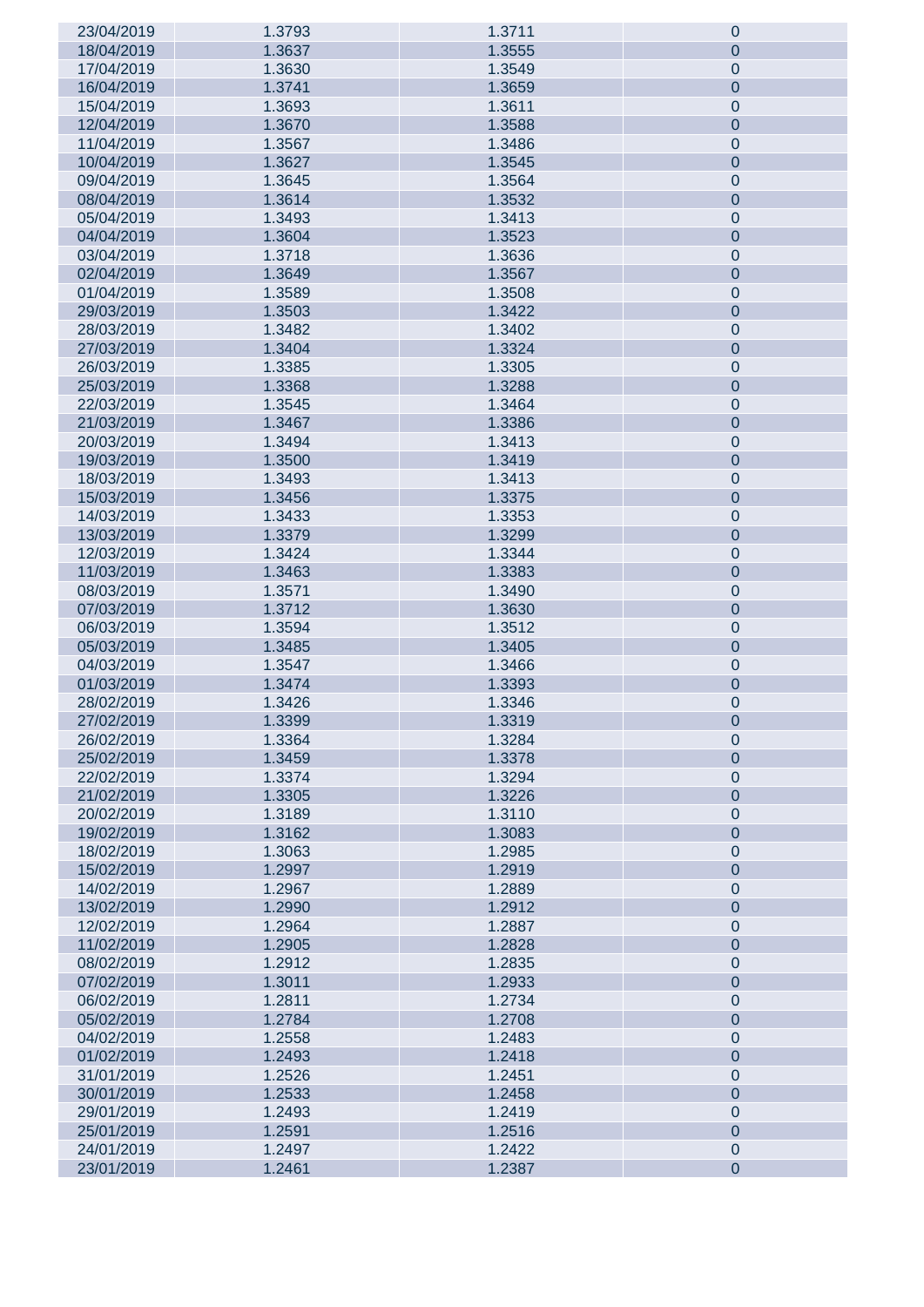| 22/01/2019 | 1.2505 | 1.2430 | $\theta$         |
|------------|--------|--------|------------------|
| 21/01/2019 | 1.2568 | 1.2493 | $\theta$         |
|            |        |        |                  |
| 18/01/2019 | 1.2525 | 1.2450 | $\mathbf 0$      |
| 17/01/2019 | 1.2421 | 1.2347 | $\mathbf 0$      |
| 16/01/2019 | 1.2408 | 1.2334 | $\mathbf 0$      |
| 15/01/2019 | 1.2379 | 1.2305 | $\mathbf 0$      |
| 14/01/2019 | 1.2303 | 1.2230 | $\mathbf 0$      |
|            |        |        |                  |
| 11/01/2019 | 1.2323 | 1.2249 | $\mathbf 0$      |
| 10/01/2019 | 1.2345 | 1.2271 | $\mathbf 0$      |
| 09/01/2019 | 1.2403 | 1.2328 | $\mathbf 0$      |
| 08/01/2019 | 1.2243 | 1.2170 | $\mathbf 0$      |
|            |        |        |                  |
| 07/01/2019 | 1.2152 | 1.2080 | $\mathbf 0$      |
| 04/01/2019 | 1.2033 | 1.1961 | $\theta$         |
| 03/01/2019 | 1.2080 | 1.2008 | $\mathbf 0$      |
| 02/01/2019 | 1.1928 | 1.1856 | $\theta$         |
| 31/12/2018 | 1.2136 | 1.2064 | 0.00451287       |
|            |        |        |                  |
| 28/12/2018 | 1.2162 | 1.2089 | $\theta$         |
| 27/12/2018 | 1.1995 | 1.1923 | $\theta$         |
| 24/12/2018 | 1.1759 | 1.1688 | $\mathbf 0$      |
| 21/12/2018 | 1.1715 | 1.1645 | $\mathbf 0$      |
|            |        |        |                  |
| 20/12/2018 | 1.1785 | 1.1715 | $\mathbf 0$      |
| 19/12/2018 | 1.1969 | 1.1897 | $\mathbf 0$      |
| 18/12/2018 | 1.2018 | 1.1946 | $\mathbf 0$      |
| 17/12/2018 | 1.2189 | 1.2116 | $\mathbf 0$      |
| 14/12/2018 | 1.2089 | 1.2017 | $\mathbf 0$      |
|            |        |        |                  |
| 13/12/2018 | 1.2193 | 1.2120 | $\mathbf 0$      |
| 12/12/2018 | 1.2152 | 1.2079 | $\mathbf 0$      |
| 11/12/2018 | 1.1950 | 1.1879 | $\mathbf 0$      |
| 10/12/2018 | 1.1904 | 1.1832 | $\mathbf 0$      |
|            |        |        |                  |
| 07/12/2018 | 1.2165 | 1.2092 | $\mathbf 0$      |
| 06/12/2018 | 1.1995 | 1.1923 | $\mathbf 0$      |
| 05/12/2018 | 1.2013 | 1.1941 | $\mathbf 0$      |
| 04/12/2018 | 1.2199 | 1.2126 | $\mathbf 0$      |
| 03/12/2018 | 1.2313 | 1.2239 | $\mathbf 0$      |
|            |        |        |                  |
| 30/11/2018 | 1.2080 | 1.2008 | $\mathbf 0$      |
| 29/11/2018 | 1.2296 | 1.2222 | $\mathbf 0$      |
| 28/11/2018 | 1.2218 | 1.2145 | $\mathbf 0$      |
| 27/11/2018 | 1.2239 | 1.2166 | $\theta$         |
| 26/11/2018 | 1.2095 | 1.2023 | $\mathbf 0$      |
|            |        |        |                  |
| 23/11/2018 | 1.2191 | 1.2118 | $\mathbf 0$      |
| 22/11/2018 | 1.2110 | 1.2038 | $\mathbf 0$      |
| 21/11/2018 | 1.2045 | 1.1973 | $\overline{0}$   |
| 20/11/2018 | 1.2212 | 1.2139 | $\mathbf 0$      |
| 19/11/2018 | 1.2236 | 1.2163 | $\overline{0}$   |
|            |        |        |                  |
| 16/11/2018 | 1.2308 | 1.2234 | $\mathbf 0$      |
| 15/11/2018 | 1.2326 | 1.2252 | $\mathbf 0$      |
| 14/11/2018 | 1.2270 | 1.2197 | $\mathbf 0$      |
| 13/11/2018 | 1.2498 | 1.2423 | $\mathbf 0$      |
| 12/11/2018 | 1.2718 | 1.2642 | $\mathbf 0$      |
|            |        |        |                  |
| 09/11/2018 | 1.2663 | 1.2587 | $\mathbf 0$      |
| 08/11/2018 | 1.2729 | 1.2653 | $\mathbf 0$      |
| 07/11/2018 | 1.2675 | 1.2599 | $\mathbf 0$      |
| 06/11/2018 | 1.2610 | 1.2534 | $\mathbf 0$      |
|            |        | 1.2424 | $\mathbf 0$      |
| 05/11/2018 | 1.2498 |        |                  |
| 02/11/2018 | 1.2632 | 1.2556 | $\mathbf 0$      |
| 01/11/2018 | 1.2569 | 1.2494 | $\mathbf 0$      |
| 31/10/2018 | 1.2534 | 1.2459 | $\mathbf 0$      |
| 30/10/2018 | 1.2449 | 1.2375 | $\mathbf 0$      |
| 29/10/2018 | 1.2251 | 1.2178 | $\mathbf 0$      |
|            |        |        |                  |
| 26/10/2018 | 1.2138 | 1.2065 | $\mathbf 0$      |
| 25/10/2018 | 1.2111 | 1.2039 | $\mathbf 0$      |
| 24/10/2018 | 1.2445 | 1.2371 | $\boldsymbol{0}$ |
|            |        |        |                  |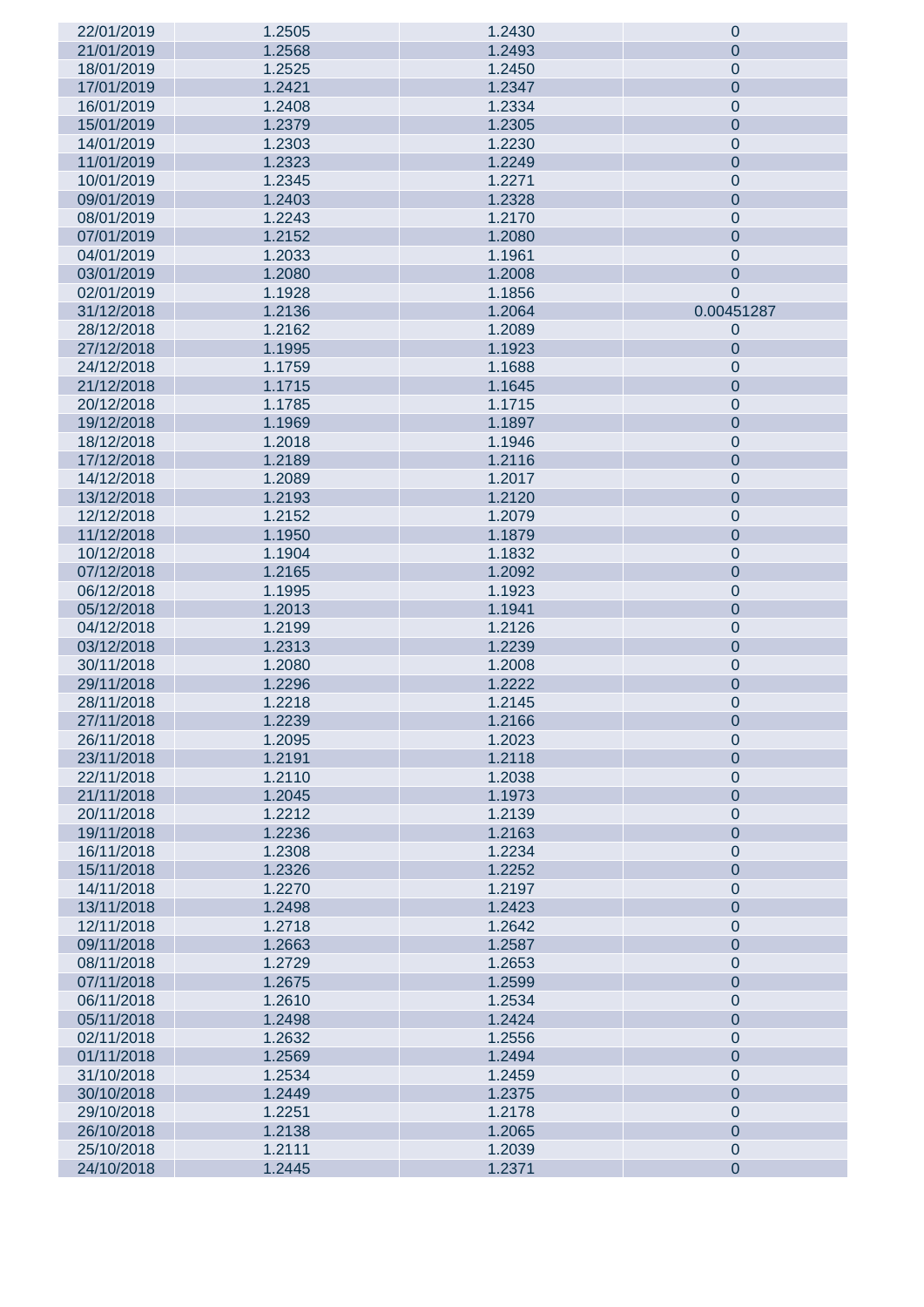| 23/10/2018 | 1.2511 | 1.2437 | $\pmb{0}$      |
|------------|--------|--------|----------------|
| 22/10/2018 | 1.2590 | 1.2515 | 0              |
| 19/10/2018 | 1.2673 | 1.2597 | $\pmb{0}$      |
| 18/10/2018 | 1.2683 | 1.2607 | $\pmb{0}$      |
|            |        |        |                |
| 17/10/2018 | 1.2702 | 1.2626 | $\pmb{0}$      |
| 16/10/2018 | 1.2502 | 1.2428 | $\pmb{0}$      |
| 15/10/2018 | 1.2430 | 1.2355 | $\mathbf 0$    |
| 12/10/2018 | 1.2585 | 1.2509 | $\pmb{0}$      |
| 11/10/2018 | 1.2494 | 1.2420 | $\mathbf 0$    |
| 10/10/2018 | 1.2853 | 1.2776 | $\pmb{0}$      |
| 09/10/2018 | 1.2825 | 1.2748 | $\mathbf 0$    |
| 08/10/2018 | 1.2933 | 1.2855 | $\pmb{0}$      |
|            |        |        |                |
| 05/10/2018 | 1.3105 | 1.3027 | $\mathbf 0$    |
| 04/10/2018 | 1.3075 | 1.2997 | $\pmb{0}$      |
| 03/10/2018 | 1.3029 | 1.2951 | $\mathbf 0$    |
| 02/10/2018 | 1.3002 | 1.2924 | $\pmb{0}$      |
| 28/09/2018 | 1.3170 | 1.3092 | $\mathbf 0$    |
| 27/09/2018 | 1.3128 | 1.3049 | $\pmb{0}$      |
| 26/09/2018 | 1.3180 | 1.3101 | $\mathbf 0$    |
| 25/09/2018 | 1.3163 | 1.3084 | $\pmb{0}$      |
|            |        |        |                |
| 24/09/2018 | 1.3150 | 1.3071 | $\mathbf 0$    |
| 21/09/2018 | 1.3180 | 1.3101 | $\pmb{0}$      |
| 20/09/2018 | 1.3146 | 1.3067 | $\mathbf 0$    |
| 19/09/2018 | 1.3153 | 1.3074 | $\pmb{0}$      |
| 18/09/2018 | 1.3061 | 1.2983 | $\mathbf 0$    |
| 17/09/2018 | 1.3129 | 1.3050 | $\pmb{0}$      |
| 14/09/2018 | 1.3080 | 1.3002 | $\mathbf 0$    |
| 13/09/2018 | 1.3004 | 1.2927 | $\pmb{0}$      |
|            |        |        |                |
| 12/09/2018 | 1.3065 | 1.2987 | $\pmb{0}$      |
| 11/09/2018 | 1.3050 | 1.2972 | $\pmb{0}$      |
| 10/09/2018 | 1.2986 | 1.2908 | $\pmb{0}$      |
| 07/09/2018 | 1.3001 | 1.2923 | $\pmb{0}$      |
| 06/09/2018 | 1.3047 | 1.2969 | $\pmb{0}$      |
| 05/09/2018 | 1.3198 | 1.3119 | $\pmb{0}$      |
| 04/09/2018 | 1.3289 | 1.3210 | $\mathbf 0$    |
| 03/09/2018 | 1.3338 | 1.3258 | $\pmb{0}$      |
|            |        |        |                |
| 31/08/2018 | 1.3325 | 1.3245 | $\pmb{0}$      |
| 30/08/2018 | 1.3349 | 1.3269 | $\pmb{0}$      |
| 29/08/2018 | 1.3380 | 1.3300 | $\pmb{0}$      |
| 28/08/2018 | 1.3301 | 1.3222 | $\pmb{0}$      |
| 27/08/2018 | 1.3211 | 1.3132 | $\pmb{0}$      |
| 24/08/2018 | 1.3167 | 1.3088 | $\pmb{0}$      |
| 23/08/2018 | 1.3143 | 1.3065 | $\pmb{0}$      |
| 22/08/2018 | 1.3180 | 1.3101 | $\pmb{0}$      |
| 21/08/2018 | 1.3198 | 1.3119 | $\pmb{0}$      |
|            |        |        |                |
| 20/08/2018 | 1.3304 | 1.3224 | $\pmb{0}$      |
| 17/08/2018 | 1.3252 | 1.3173 | $\pmb{0}$      |
| 16/08/2018 | 1.3185 | 1.3106 | $\pmb{0}$      |
| 15/08/2018 | 1.3201 | 1.3122 | $\pmb{0}$      |
| 14/08/2018 | 1.3118 | 1.3039 | $\pmb{0}$      |
| 13/08/2018 | 1.2973 | 1.2895 | $\pmb{0}$      |
| 10/08/2018 | 1.3032 | 1.2954 | $\pmb{0}$      |
| 09/08/2018 | 1.3105 | 1.3027 | $\pmb{0}$      |
| 08/08/2018 | 1.3034 | 1.2956 | $\pmb{0}$      |
|            |        |        |                |
| 07/08/2018 | 1.2978 | 1.2901 | $\pmb{0}$      |
| 06/08/2018 | 1.3016 | 1.2939 | $\pmb{0}$      |
| 03/08/2018 | 1.2928 | 1.2851 | $\pmb{0}$      |
| 02/08/2018 | 1.2918 | 1.2841 | $\pmb{0}$      |
| 01/08/2018 | 1.2955 | 1.2878 | $\pmb{0}$      |
| 31/07/2018 | 1.2972 | 1.2894 | $\pmb{0}$      |
| 30/07/2018 | 1.2967 | 1.2889 | $\pmb{0}$      |
| 27/07/2018 | 1.3019 | 1.2941 | $\overline{0}$ |
|            |        |        |                |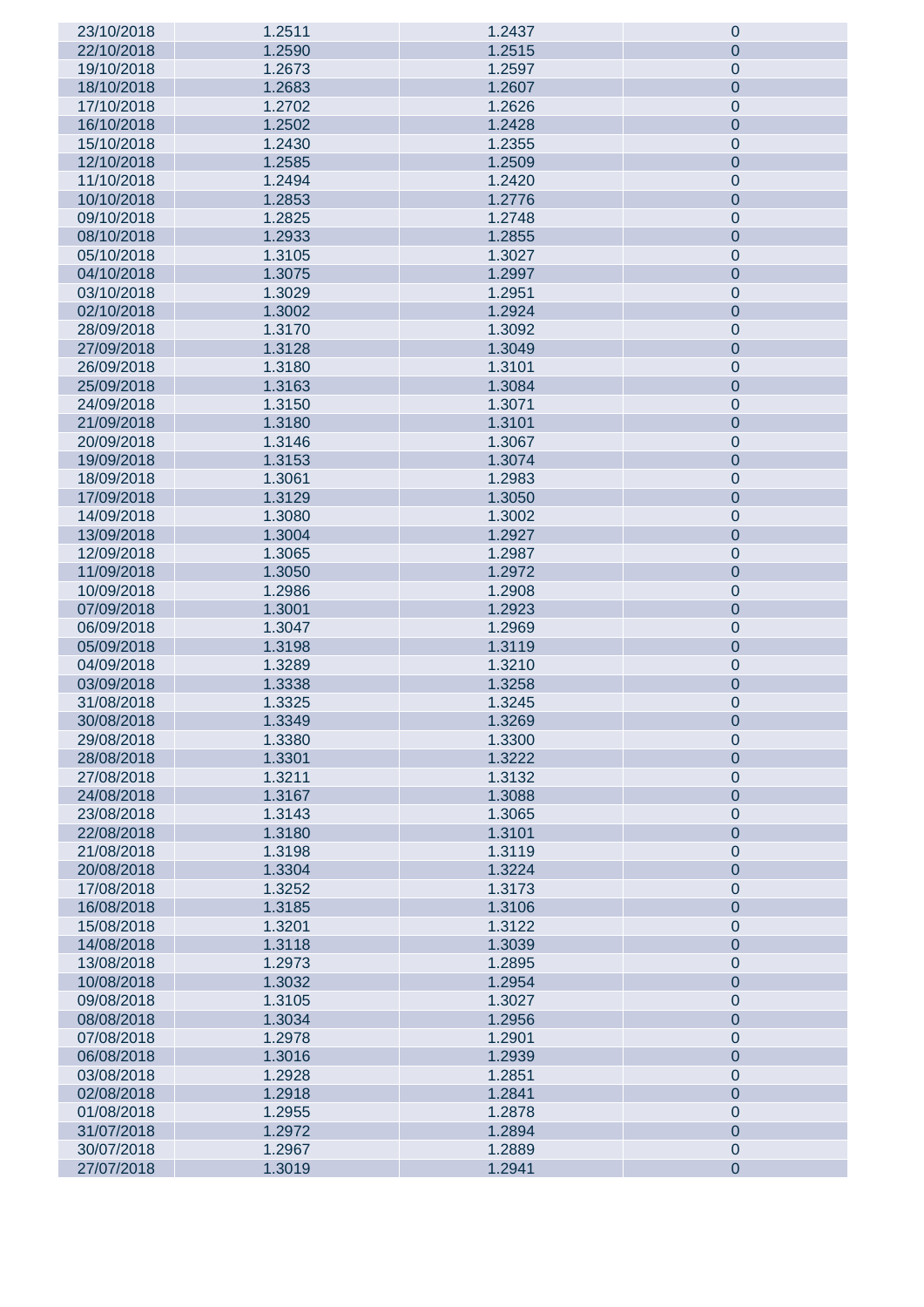| 26/07/2018 | 1.2893 | 1.2815 | $\theta$       |
|------------|--------|--------|----------------|
| 25/07/2018 | 1.2935 | 1.2858 | $\theta$       |
| 24/07/2018 | 1.2983 | 1.2905 | $\mathbf 0$    |
| 23/07/2018 | 1.2869 | 1.2792 | $\mathbf 0$    |
|            |        |        |                |
| 20/07/2018 | 1.3011 | 1.2933 | $\mathbf 0$    |
| 19/07/2018 | 1.2939 | 1.2862 | $\mathbf 0$    |
| 18/07/2018 | 1.2959 | 1.2881 | $\mathbf 0$    |
| 17/07/2018 | 1.2866 | 1.2789 | $\mathbf 0$    |
| 16/07/2018 | 1.2965 | 1.2888 | $\mathbf 0$    |
| 13/07/2018 | 1.3030 | 1.2952 | $\mathbf 0$    |
| 12/07/2018 | 1.2987 | 1.2909 | $\mathbf 0$    |
| 11/07/2018 | 1.2879 | 1.2802 | $\mathbf 0$    |
|            |        |        |                |
| 10/07/2018 | 1.2978 | 1.2901 | $\mathbf 0$    |
| 09/07/2018 | 1.3072 | 1.2994 | $\mathbf 0$    |
| 06/07/2018 | 1.3075 | 1.2997 | $\mathbf 0$    |
| 05/07/2018 | 1.2955 | 1.2878 | $\mathbf 0$    |
| 04/07/2018 | 1.2884 | 1.2807 | $\mathbf 0$    |
| 03/07/2018 | 1.2929 | 1.2852 | $\mathbf 0$    |
| 02/07/2018 | 1.2916 | 1.2839 | $\overline{0}$ |
| 29/06/2018 | 1.2967 | 1.2890 | 0.01097504     |
|            |        |        |                |
| 28/06/2018 | 1.3118 | 1.3040 | $\theta$       |
| 27/06/2018 | 1.3060 | 1.2982 | $\theta$       |
| 26/06/2018 | 1.3052 | 1.2974 | $\mathbf 0$    |
| 25/06/2018 | 1.3098 | 1.3020 | $\mathbf 0$    |
| 22/06/2018 | 1.3112 | 1.3034 | $\mathbf 0$    |
| 21/06/2018 | 1.3163 | 1.3084 | $\mathbf 0$    |
| 20/06/2018 | 1.3016 | 1.2938 | $\mathbf 0$    |
| 19/06/2018 | 1.2817 | 1.2740 | $\mathbf 0$    |
|            |        |        |                |
| 18/06/2018 | 1.2810 | 1.2733 | $\mathbf 0$    |
| 15/06/2018 | 1.2770 | 1.2694 | $\mathbf 0$    |
| 14/06/2018 | 1.2611 | 1.2535 | $\mathbf 0$    |
| 13/06/2018 | 1.2606 | 1.2530 | $\mathbf 0$    |
| 12/06/2018 | 1.2660 | 1.2584 | $\mathbf 0$    |
| 08/06/2018 | 1.2619 | 1.2543 | $\mathbf 0$    |
| 07/06/2018 | 1.2648 | 1.2573 | $\mathbf 0$    |
| 06/06/2018 | 1.2570 | 1.2495 | $\mathbf 0$    |
|            |        |        |                |
| 05/06/2018 | 1.2532 | 1.2457 | $\mathbf 0$    |
| 04/06/2018 | 1.2595 | 1.2520 | $\mathbf 0$    |
| 01/06/2018 | 1.2474 | 1.2399 | $\mathbf 0$    |
| 31/05/2018 | 1.2536 | 1.2461 | $\overline{0}$ |
| 30/05/2018 | 1.2475 | 1.2400 | $\mathbf 0$    |
| 29/05/2018 | 1.2550 | 1.2475 | $\overline{0}$ |
| 28/05/2018 | 1.2518 | 1.2443 | $\mathbf 0$    |
| 25/05/2018 | 1.2566 | 1.2490 | $\overline{0}$ |
| 24/05/2018 | 1.2584 | 1.2509 | $\mathbf 0$    |
|            |        |        |                |
| 23/05/2018 | 1.2549 | 1.2474 | $\mathbf 0$    |
| 22/05/2018 | 1.2574 | 1.2499 | $\mathbf 0$    |
| 21/05/2018 | 1.2699 | 1.2623 | $\mathbf 0$    |
| 18/05/2018 | 1.2700 | 1.2624 | $\mathbf 0$    |
| 17/05/2018 | 1.2714 | 1.2638 | $\mathbf 0$    |
| 16/05/2018 | 1.2722 | 1.2646 | $\mathbf 0$    |
| 15/05/2018 | 1.2700 | 1.2625 | $\mathbf 0$    |
| 14/05/2018 | 1.2710 | 1.2634 | $\mathbf 0$    |
|            |        |        |                |
| 11/05/2018 | 1.2656 | 1.2581 | $\mathbf 0$    |
| 10/05/2018 | 1.2670 | 1.2595 | $\mathbf 0$    |
| 09/05/2018 | 1.2609 | 1.2534 | $\mathbf 0$    |
| 08/05/2018 | 1.2500 | 1.2425 | $\mathbf 0$    |
| 07/05/2018 | 1.2496 | 1.2422 | $\mathbf 0$    |
| 04/05/2018 | 1.2475 | 1.2400 | $\mathbf 0$    |
| 03/05/2018 | 1.2539 | 1.2464 | $\mathbf 0$    |
| 02/05/2018 | 1.2466 | 1.2392 | $\mathbf 0$    |
| 01/05/2018 | 1.2390 | 1.2316 | $\mathbf 0$    |
|            |        |        |                |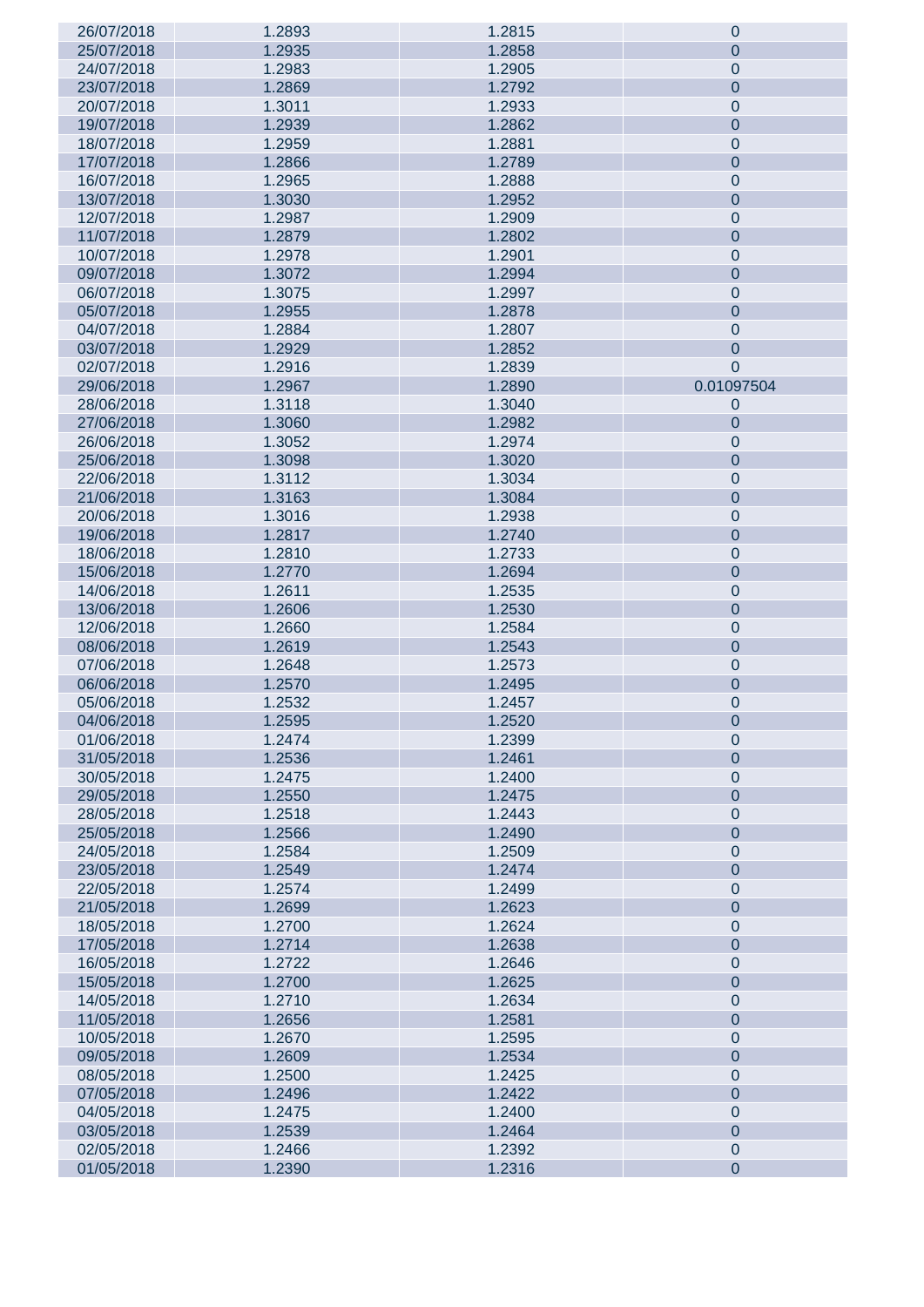| 30/04/2018 | 1.2330 | 1.2256 | $\pmb{0}$      |
|------------|--------|--------|----------------|
| 27/04/2018 | 1.2265 | 1.2191 | 0              |
| 26/04/2018 | 1.2162 | 1.2089 | $\mathbf 0$    |
| 24/04/2018 | 1.2152 | 1.2080 | $\pmb{0}$      |
| 23/04/2018 | 1.2029 | 1.1957 | $\mathbf 0$    |
| 20/04/2018 | 1.1991 | 1.1919 | $\pmb{0}$      |
| 19/04/2018 | 1.2014 | 1.1942 | $\mathbf 0$    |
| 18/04/2018 | 1.1951 | 1.1879 | $\pmb{0}$      |
|            |        |        |                |
| 17/04/2018 | 1.1921 | 1.1850 | $\mathbf 0$    |
| 16/04/2018 | 1.1911 | 1.1840 | $\pmb{0}$      |
| 13/04/2018 | 1.1866 | 1.1795 | $\mathbf 0$    |
| 12/04/2018 | 1.1858 | 1.1787 | $\pmb{0}$      |
| 11/04/2018 | 1.1881 | 1.1810 | $\mathbf 0$    |
| 10/04/2018 | 1.1919 | 1.1847 | $\pmb{0}$      |
| 09/04/2018 | 1.1803 | 1.1732 | $\mathbf 0$    |
| 06/04/2018 | 1.1741 | 1.1671 | $\pmb{0}$      |
| 05/04/2018 | 1.1752 | 1.1682 | $\mathbf 0$    |
| 04/04/2018 | 1.1679 | 1.1609 | $\pmb{0}$      |
| 03/04/2018 | 1.1660 | 1.1590 | $\mathbf 0$    |
| 29/03/2018 | 1.1656 | 1.1586 | $\pmb{0}$      |
| 28/03/2018 | 1.1736 | 1.1666 | $\mathbf 0$    |
| 27/03/2018 | 1.1794 | 1.1724 | $\pmb{0}$      |
| 26/03/2018 | 1.1717 | 1.1647 | $\mathbf 0$    |
| 23/03/2018 | 1.1770 | 1.1700 | $\pmb{0}$      |
| 22/03/2018 | 1.1992 | 1.1920 | $\mathbf 0$    |
| 21/03/2018 | 1.2004 | 1.1933 | $\pmb{0}$      |
| 20/03/2018 | 1.1966 | 1.1895 | $\mathbf 0$    |
| 19/03/2018 | 1.2018 | 1.1946 | $\pmb{0}$      |
|            |        |        |                |
| 16/03/2018 | 1.1952 | 1.1881 | $\pmb{0}$      |
| 15/03/2018 | 1.1936 | 1.1865 | $\pmb{0}$      |
| 14/03/2018 | 1.1983 | 1.1911 | $\pmb{0}$      |
| 13/03/2018 | 1.2057 | 1.1985 | $\pmb{0}$      |
| 12/03/2018 | 1.2063 | 1.1990 | $\pmb{0}$      |
| 09/03/2018 | 1.1978 | 1.1906 | $\pmb{0}$      |
| 08/03/2018 | 1.1904 | 1.1833 | $\mathbf 0$    |
| 07/03/2018 | 1.1786 | 1.1716 | $\pmb{0}$      |
| 06/03/2018 | 1.1916 | 1.1844 | $\pmb{0}$      |
| 05/03/2018 | 1.1775 | 1.1705 | $\pmb{0}$      |
| 02/03/2018 | 1.1845 | 1.1775 | $\pmb{0}$      |
| 01/03/2018 | 1.1925 | 1.1853 | $\pmb{0}$      |
| 28/02/2018 | 1.1978 | 1.1906 | $\pmb{0}$      |
| 27/02/2018 | 1.2022 | 1.1950 | $\pmb{0}$      |
| 26/02/2018 | 1.1950 | 1.1879 | $\pmb{0}$      |
| 23/02/2018 | 1.1827 | 1.1756 | $\pmb{0}$      |
| 22/02/2018 | 1.1726 | 1.1655 | $\pmb{0}$      |
| 21/02/2018 | 1.1744 | 1.1673 | $\pmb{0}$      |
| 20/02/2018 | 1.1717 | 1.1647 | $\pmb{0}$      |
| 19/02/2018 | 1.1664 | 1.1594 | $\pmb{0}$      |
| 16/02/2018 | 1.1640 | 1.1570 | $\pmb{0}$      |
| 15/02/2018 | 1.1642 | 1.1572 | $\pmb{0}$      |
| 14/02/2018 | 1.1505 | 1.1436 | $\pmb{0}$      |
| 13/02/2018 | 1.1454 | 1.1386 | $\pmb{0}$      |
| 12/02/2018 | 1.1377 | 1.1309 | $\pmb{0}$      |
| 09/02/2018 | 1.1398 | 1.1330 | $\pmb{0}$      |
| 08/02/2018 | 1.1506 | 1.1437 | $\pmb{0}$      |
| 07/02/2018 | 1.1524 | 1.1455 | $\pmb{0}$      |
|            | 1.1427 | 1.1359 |                |
| 06/02/2018 |        |        | $\pmb{0}$      |
| 05/02/2018 | 1.1808 | 1.1737 | $\pmb{0}$      |
| 02/02/2018 | 1.2006 | 1.1934 | $\pmb{0}$      |
| 01/02/2018 | 1.1935 | 1.1864 | $\pmb{0}$      |
| 31/01/2018 | 1.1827 | 1.1756 | $\pmb{0}$      |
| 30/01/2018 | 1.1811 | 1.1741 | $\overline{0}$ |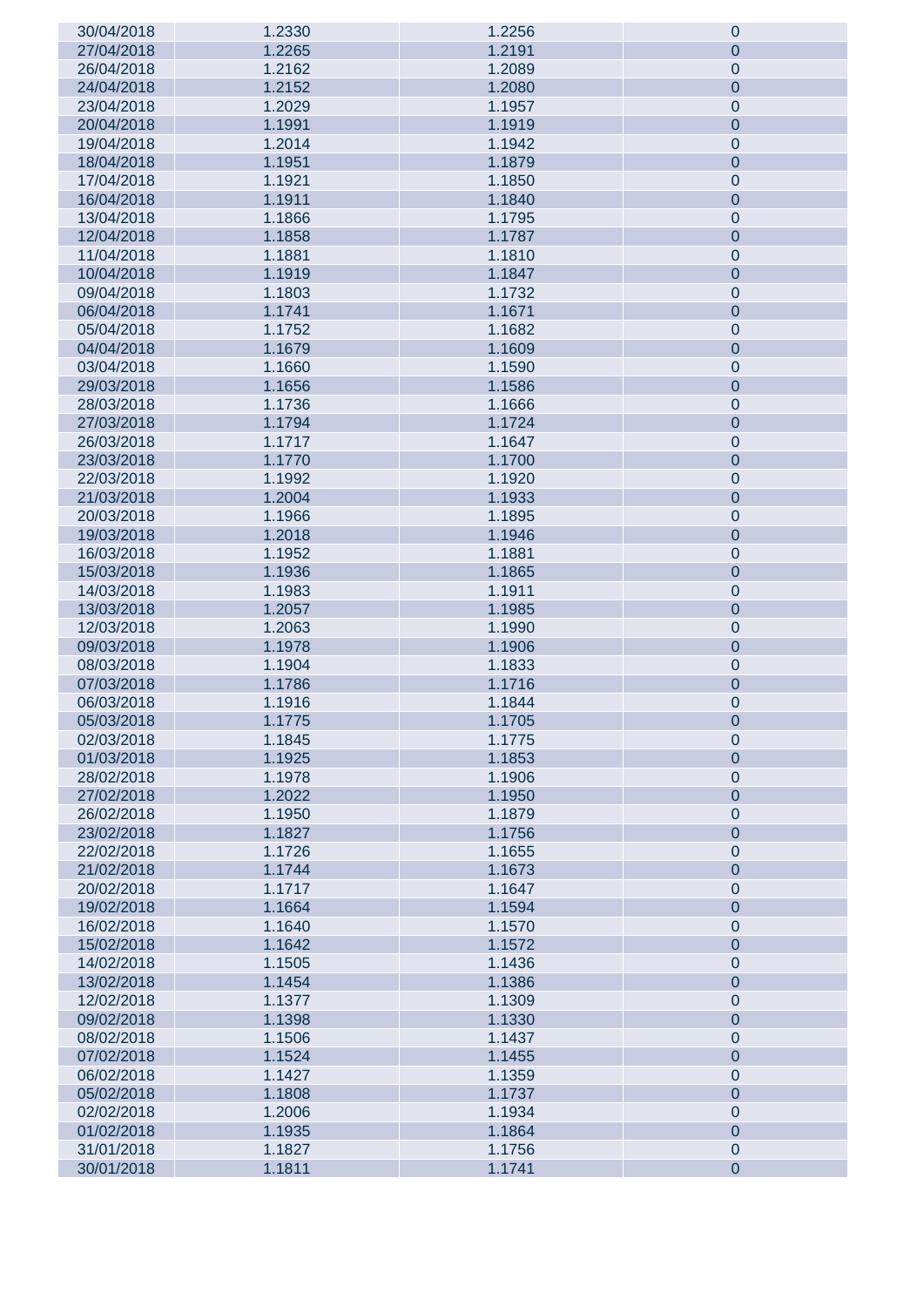| 29/01/2018 | 1.1928 | 1.1856 | $\mathbf 0$      |
|------------|--------|--------|------------------|
| 25/01/2018 | 1.1896 | 1.1825 | $\theta$         |
|            |        |        |                  |
| 24/01/2018 | 1.1932 | 1.1860 | $\mathbf 0$      |
| 23/01/2018 | 1.1861 | 1.1790 | $\mathbf 0$      |
| 22/01/2018 | 1.1762 | 1.1691 | $\mathbf 0$      |
| 19/01/2018 | 1.1769 | 1.1698 | $\mathbf 0$      |
|            |        |        |                  |
| 18/01/2018 | 1.1769 | 1.1699 | $\mathbf 0$      |
| 17/01/2018 | 1.1719 | 1.1649 | $\mathbf 0$      |
| 16/01/2018 | 1.1782 | 1.1711 | $\mathbf 0$      |
| 15/01/2018 | 1.1818 | 1.1747 | $\mathbf 0$      |
|            | 1.1836 |        |                  |
| 12/01/2018 |        | 1.1765 | $\mathbf 0$      |
| 11/01/2018 | 1.1803 | 1.1733 | $\mathbf 0$      |
| 10/01/2018 | 1.1878 | 1.1807 | $\mathbf 0$      |
| 09/01/2018 | 1.1970 | 1.1898 | $\mathbf 0$      |
| 08/01/2018 | 1.1969 | 1.1898 | $\mathbf 0$      |
|            |        |        |                  |
| 05/01/2018 | 1.1980 | 1.1908 | $\mathbf 0$      |
| 04/01/2018 | 1.1905 | 1.1834 | $\mathbf 0$      |
| 03/01/2018 | 1.1897 | 1.1825 | $\mathbf 0$      |
| 02/01/2018 | 1.1898 | 1.1827 | $\mathbf 0$      |
|            |        |        | 0.00358233       |
| 29/12/2017 | 1.1913 | 1.1842 |                  |
| 28/12/2017 | 1.1988 | 1.1917 | $\mathbf 0$      |
| 27/12/2017 | 1.1946 | 1.1874 | $\theta$         |
| 22/12/2017 | 1.1923 | 1.1852 | $\mathbf 0$      |
| 21/12/2017 | 1.1897 | 1.1826 | $\mathbf 0$      |
|            |        |        |                  |
| 20/12/2017 | 1.1927 | 1.1856 | $\mathbf 0$      |
| 19/12/2017 | 1.1904 | 1.1833 | $\mathbf 0$      |
| 18/12/2017 | 1.1831 | 1.1760 | $\mathbf 0$      |
| 15/12/2017 | 1.1776 | 1.1706 | $\mathbf 0$      |
|            |        |        |                  |
| 14/12/2017 | 1.1781 | 1.1711 | $\mathbf 0$      |
| 13/12/2017 | 1.1777 | 1.1707 | $\mathbf 0$      |
| 12/12/2017 | 1.1763 | 1.1693 | $\mathbf 0$      |
| 11/12/2017 | 1.1701 | 1.1631 | $\mathbf 0$      |
| 08/12/2017 | 1.1663 | 1.1593 | $\mathbf 0$      |
|            |        |        |                  |
| 07/12/2017 | 1.1615 | 1.1546 | $\mathbf 0$      |
| 06/12/2017 | 1.1519 | 1.1450 | $\mathbf 0$      |
| 05/12/2017 | 1.1538 | 1.1469 | $\mathbf 0$      |
| 04/12/2017 | 1.1616 | 1.1547 | $\mathbf 0$      |
| 01/12/2017 | 1.1628 | 1.1558 | $\theta$         |
|            |        |        |                  |
| 30/11/2017 | 1.1603 | 1.1533 | $\mathbf 0$      |
| 29/11/2017 | 1.1696 | 1.1626 | $\mathbf 0$      |
| 28/11/2017 | 1.1646 | 1.1576 | $\mathbf 0$      |
| 27/11/2017 | 1.1663 | 1.1594 | $\mathbf 0$      |
| 24/11/2017 | 1.1663 | 1.1593 | $\mathbf 0$      |
|            |        |        |                  |
| 23/11/2017 | 1.1705 | 1.1635 | $\mathbf 0$      |
| 22/11/2017 | 1.1693 | 1.1623 | $\mathbf 0$      |
| 21/11/2017 | 1.1655 | 1.1585 | $\mathbf 0$      |
| 20/11/2017 | 1.1595 | 1.1526 | $\mathbf 0$      |
|            |        |        | $\mathbf 0$      |
| 17/11/2017 | 1.1329 | 1.1261 |                  |
| 16/11/2017 | 1.1253 | 1.1186 | $\mathbf 0$      |
| 15/11/2017 | 1.1245 | 1.1178 | $\mathbf 0$      |
| 14/11/2017 | 1.1290 | 1.1223 | $\mathbf 0$      |
| 13/11/2017 | 1.1382 | 1.1314 | $\mathbf 0$      |
|            |        |        |                  |
| 10/11/2017 | 1.1338 | 1.1271 | $\mathbf 0$      |
| 09/11/2017 | 1.1364 | 1.1296 | $\mathbf 0$      |
| 08/11/2017 | 1.1260 | 1.1193 | $\mathbf 0$      |
| 07/11/2017 | 1.1258 | 1.1191 | $\mathbf 0$      |
| 06/11/2017 | 1.1164 | 1.1097 | $\mathbf 0$      |
|            |        |        |                  |
| 03/11/2017 | 1.1135 | 1.1068 | $\mathbf 0$      |
| 02/11/2017 | 1.1068 | 1.1002 | $\mathbf 0$      |
| 01/11/2017 | 1.1085 | 1.1018 | $\mathbf 0$      |
| 31/10/2017 | 1.1016 | 1.0951 | $\mathbf 0$      |
| 30/10/2017 | 1.1035 | 1.0969 | $\boldsymbol{0}$ |
|            |        |        |                  |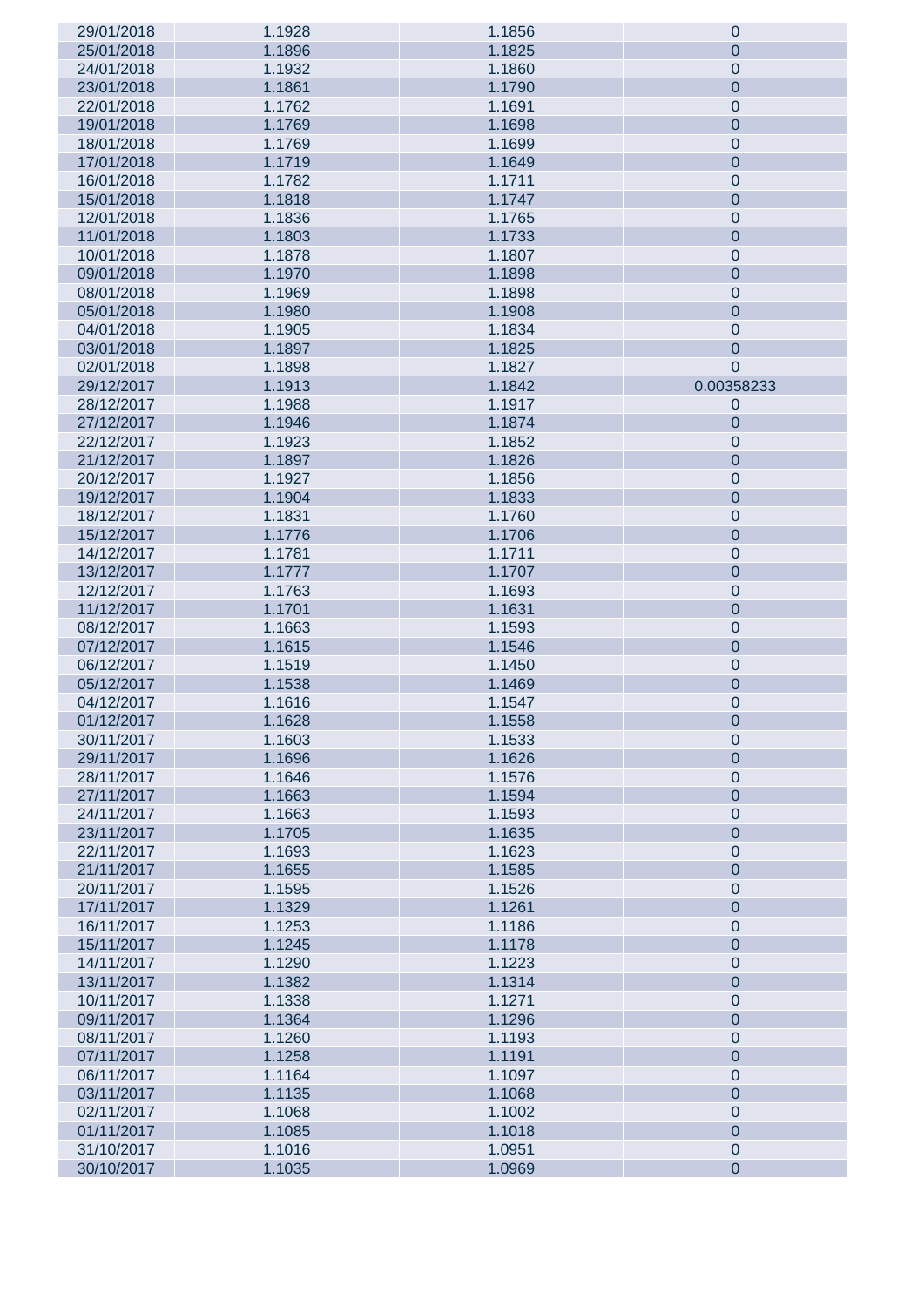| 27/10/2017 | 1.0974 | 1.0909 | $\pmb{0}$      |
|------------|--------|--------|----------------|
| 26/10/2017 | 1.0968 | 1.0902 | 0              |
| 25/10/2017 | 1.0944 | 1.0879 | $\pmb{0}$      |
|            |        |        |                |
| 24/10/2017 | 1.0881 | 1.0816 | $\pmb{0}$      |
| 23/10/2017 | 1.0879 | 1.0814 | $\pmb{0}$      |
| 20/10/2017 | 1.0890 | 1.0825 | $\pmb{0}$      |
| 19/10/2017 | 1.0872 | 1.0807 | $\mathbf 0$    |
| 18/10/2017 | 1.0835 | 1.0770 | $\pmb{0}$      |
|            |        |        |                |
| 17/10/2017 | 1.0824 | 1.0759 | $\mathbf 0$    |
| 16/10/2017 | 1.0760 | 1.0696 | $\pmb{0}$      |
| 13/10/2017 | 1.0713 | 1.0649 | $\mathbf 0$    |
| 12/10/2017 | 1.0692 | 1.0628 | $\pmb{0}$      |
| 11/10/2017 | 1.0637 | 1.0573 |                |
|            |        |        | $\mathbf 0$    |
| 10/10/2017 | 1.0571 | 1.0508 | $\pmb{0}$      |
| 09/10/2017 | 1.0586 | 1.0523 | $\mathbf 0$    |
| 06/10/2017 | 1.0546 | 1.0483 | $\pmb{0}$      |
| 05/10/2017 | 1.0432 | 1.0370 | $\pmb{0}$      |
| 04/10/2017 |        |        |                |
|            | 1.0442 | 1.0380 | $\pmb{0}$      |
| 03/10/2017 | 1.0518 | 1.0455 | $\mathbf 0$    |
| 29/09/2017 | 1.0492 | 1.0429 | $\pmb{0}$      |
| 28/09/2017 | 1.0454 | 1.0392 | $\mathbf 0$    |
| 27/09/2017 | 1.0432 | 1.0370 | $\pmb{0}$      |
|            |        |        |                |
| 26/09/2017 | 1.0447 | 1.0385 | $\pmb{0}$      |
| 25/09/2017 | 1.0466 | 1.0403 | $\pmb{0}$      |
| 22/09/2017 | 1.0433 | 1.0370 | $\mathbf 0$    |
| 21/09/2017 | 1.0374 | 1.0312 | $\pmb{0}$      |
| 20/09/2017 | 1.0470 | 1.0407 | $\mathbf 0$    |
|            |        |        |                |
| 19/09/2017 | 1.0479 | 1.0416 | $\pmb{0}$      |
| 18/09/2017 | 1.0483 | 1.0420 | $\pmb{0}$      |
| 15/09/2017 | 1.0423 | 1.0361 | $\pmb{0}$      |
| 14/09/2017 | 1.0504 | 1.0441 | $\pmb{0}$      |
| 13/09/2017 | 1.0503 | 1.0440 | $\pmb{0}$      |
|            |        |        |                |
| 12/09/2017 | 1.0495 | 1.0433 | $\pmb{0}$      |
| 11/09/2017 | 1.0401 | 1.0339 | $\pmb{0}$      |
| 08/09/2017 | 1.0309 | 1.0248 | $\pmb{0}$      |
| 07/09/2017 | 1.0328 | 1.0266 | $\pmb{0}$      |
| 06/09/2017 | 1.0346 | 1.0284 | $\pmb{0}$      |
|            |        | 1.0329 |                |
| 05/09/2017 | 1.0391 |        | $\pmb{0}$      |
| 04/09/2017 | 1.0370 | 1.0308 | $\pmb{0}$      |
| 01/09/2017 | 1.0403 | 1.0341 | $\pmb{0}$      |
| 31/08/2017 | 1.0380 | 1.0318 | $\pmb{0}$      |
| 30/08/2017 | 1.0304 | 1.0243 | $\pmb{0}$      |
| 29/08/2017 | 1.0277 | 1.0215 | $\pmb{0}$      |
|            |        |        |                |
| 28/08/2017 | 1.0331 | 1.0270 | $\pmb{0}$      |
| 25/08/2017 | 1.0386 | 1.0324 | $\pmb{0}$      |
| 24/08/2017 | 1.0391 | 1.0329 | $\pmb{0}$      |
| 23/08/2017 | 1.0395 | 1.0332 | $\pmb{0}$      |
| 22/08/2017 | 1.0444 | 1.0382 | $\pmb{0}$      |
|            |        |        |                |
| 21/08/2017 | 1.0373 | 1.0311 | $\pmb{0}$      |
| 18/08/2017 | 1.0407 | 1.0345 | $\pmb{0}$      |
| 17/08/2017 | 1.0490 | 1.0427 | $\pmb{0}$      |
| 16/08/2017 | 1.0455 | 1.0392 | $\pmb{0}$      |
| 15/08/2017 | 1.0391 | 1.0329 | $\pmb{0}$      |
|            | 1.0310 | 1.0248 | $\pmb{0}$      |
| 14/08/2017 |        |        |                |
| 11/08/2017 | 1.0256 | 1.0194 | $\pmb{0}$      |
| 10/08/2017 | 1.0359 | 1.0297 | $\pmb{0}$      |
| 09/08/2017 | 1.0371 | 1.0309 | $\pmb{0}$      |
| 08/08/2017 | 1.0326 | 1.0264 | $\pmb{0}$      |
| 07/08/2017 | 1.0396 | 1.0334 | $\pmb{0}$      |
|            |        |        |                |
| 04/08/2017 | 1.0304 | 1.0243 | $\pmb{0}$      |
| 03/08/2017 | 1.0298 | 1.0236 | $\pmb{0}$      |
| 02/08/2017 | 1.0297 | 1.0235 | $\overline{0}$ |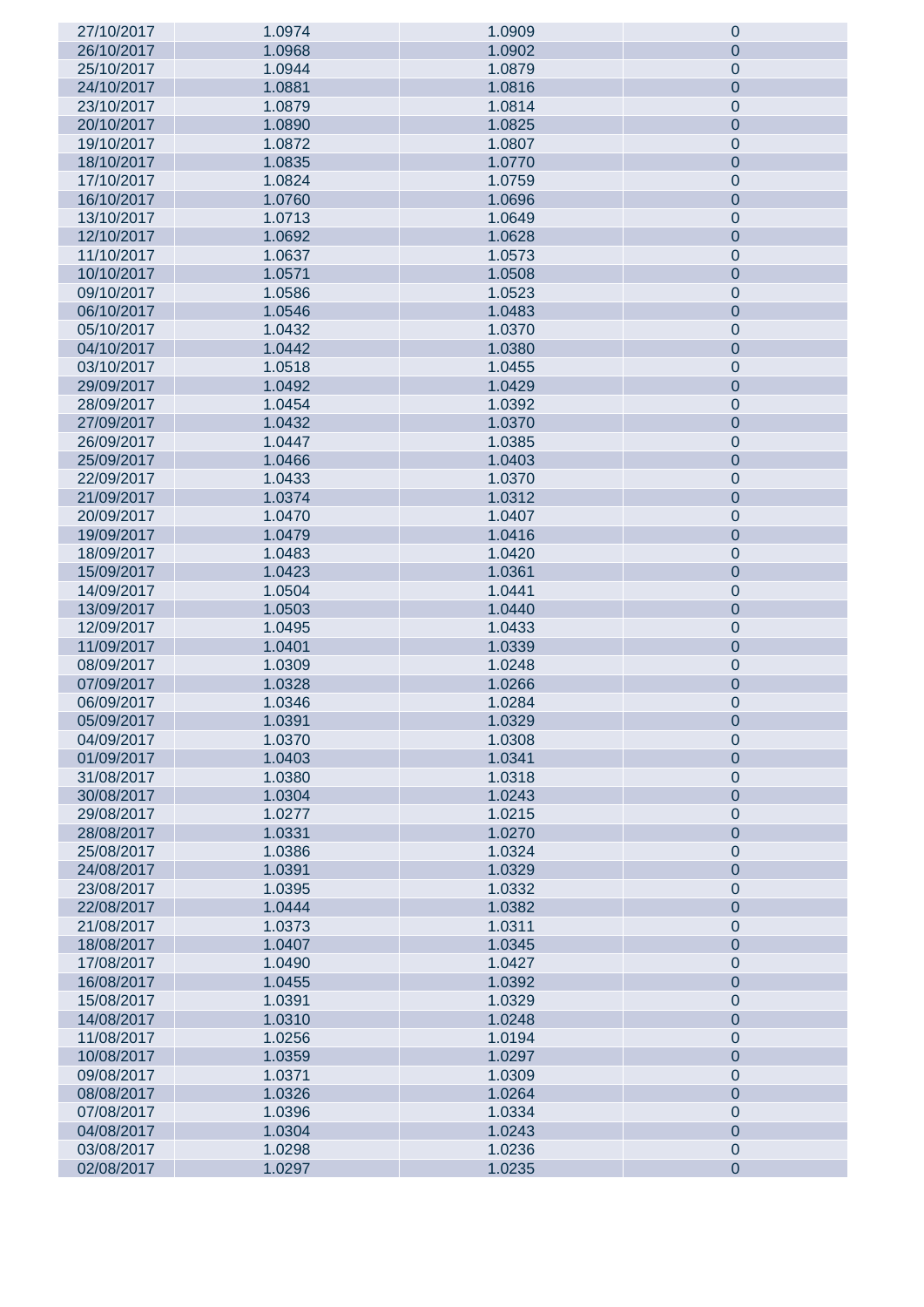| 01/08/2017 | 1.0349 | 1.0288 | $\mathbf 0$    |
|------------|--------|--------|----------------|
| 31/07/2017 | 1.0274 | 1.0213 | $\theta$       |
| 28/07/2017 | 1.0257 | 1.0196 | $\mathbf 0$    |
| 27/07/2017 | 1.0454 | 1.0391 | $\mathbf 0$    |
|            |        |        |                |
| 26/07/2017 | 1.0441 | 1.0378 | $\mathbf 0$    |
| 25/07/2017 | 1.0335 | 1.0273 | $\mathbf 0$    |
| 24/07/2017 | 1.0244 | 1.0182 | $\mathbf 0$    |
| 21/07/2017 | 1.0322 | 1.0261 | $\mathbf 0$    |
| 20/07/2017 | 1.0419 | 1.0356 | $\mathbf 0$    |
| 19/07/2017 | 1.0344 | 1.0282 | $\mathbf 0$    |
| 18/07/2017 | 1.0251 | 1.0189 | $\mathbf 0$    |
|            |        | 1.0320 |                |
| 17/07/2017 | 1.0382 |        | $\mathbf 0$    |
| 14/07/2017 | 1.0392 | 1.0329 | $\mathbf 0$    |
| 13/07/2017 | 1.0346 | 1.0284 | $\mathbf 0$    |
| 12/07/2017 | 1.0193 | 1.0132 | $\mathbf 0$    |
| 11/07/2017 | 1.0316 | 1.0255 | $\mathbf 0$    |
| 10/07/2017 | 1.0299 | 1.0238 | $\mathbf 0$    |
| 7/07/2017  | 1.0272 | 1.0211 | $\mathbf 0$    |
| 6/07/2017  | 1.0364 | 1.0302 | $\mathbf 0$    |
|            |        |        |                |
| 5/07/2017  | 1.0349 | 1.0287 | $\mathbf 0$    |
| 4/07/2017  | 1.0404 | 1.0342 | $\mathbf 0$    |
| 3/07/2017  | 1.0226 | 1.0165 | $\overline{0}$ |
| 30/06/2017 | 1.0312 | 1.0250 | 0.00705791     |
| 29/06/2017 | 1.0578 | 1.0514 | $\theta$       |
| 28/06/2017 | 1.0414 | 1.0351 | $\mathbf 0$    |
| 27/06/2017 | 1.0333 | 1.0271 | $\mathbf 0$    |
|            |        |        |                |
| 26/06/2017 | 1.0351 | 1.0289 | $\mathbf 0$    |
| 23/06/2017 | 1.0354 | 1.0292 | $\mathbf 0$    |
| 22/06/2017 | 1.0367 | 1.0305 | $\mathbf 0$    |
| 21/06/2017 | 1.0283 | 1.0222 | $\mathbf 0$    |
| 20/06/2017 | 1.0449 | 1.0386 | $\mathbf 0$    |
| 19/06/2017 | 1.0545 | 1.0482 | $\mathbf 0$    |
| 16/06/2017 | 1.0476 | 1.0413 | $\mathbf 0$    |
| 15/06/2017 | 1.0460 | 1.0398 | $\mathbf 0$    |
|            |        |        |                |
| 14/06/2017 | 1.0611 | 1.0547 | $\mathbf 0$    |
| 13/06/2017 | 1.0482 | 1.0419 | $\mathbf 0$    |
| 9/06/2017  | 1.0288 | 1.0226 | $\mathbf 0$    |
| 8/06/2017  | 1.0294 | 1.0232 | $\mathbf 0$    |
| 7/06/2017  | 1.0277 | 1.0215 | $\mathbf 0$    |
| 6/06/2017  | 1.0269 | 1.0207 | $\overline{0}$ |
| 5/06/2017  | 1.0426 | 1.0363 | $\mathbf 0$    |
| 2/06/2017  | 1.0483 | 1.0421 | $\overline{0}$ |
| 1/06/2017  | 1.0361 | 1.0299 | $\mathbf 0$    |
|            |        |        |                |
| 31/05/2017 | 1.0329 | 1.0268 | $\overline{0}$ |
| 30/05/2017 | 1.0298 | 1.0236 | $\mathbf 0$    |
| 29/05/2017 | 1.0284 | 1.0223 | $\overline{0}$ |
| 26/05/2017 | 1.0370 | 1.0308 | $\mathbf 0$    |
| 25/05/2017 | 1.0430 | 1.0367 | $\mathbf 0$    |
| 24/05/2017 | 1.0422 | 1.0360 | $\mathbf 0$    |
| 23/05/2017 | 1.0415 | 1.0353 | $\mathbf 0$    |
| 22/05/2017 | 1.0427 | 1.0364 | $\mathbf 0$    |
|            |        |        |                |
| 19/05/2017 | 1.0331 | 1.0270 | $\mathbf 0$    |
| 18/05/2017 | 1.0343 | 1.0281 | $\mathbf 0$    |
| 17/05/2017 | 1.0434 | 1.0372 | $\mathbf 0$    |
| 16/05/2017 | 1.0574 | 1.0510 | $\mathbf 0$    |
| 15/05/2017 | 1.0521 | 1.0458 | $\mathbf 0$    |
| 12/05/2017 | 1.0513 | 1.045  | $\mathbf 0$    |
| 11/05/2017 | 1.0575 | 1.0512 | $\mathbf 0$    |
| 10/05/2017 | 1.0571 | 1.0507 | $\mathbf 0$    |
| 9/05/2017  | 1.0527 | 1.0464 | $\mathbf 0$    |
|            |        |        |                |
| 8/05/2017  | 1.0598 | 1.0534 | $\pmb{0}$      |
| 5/05/2017  | 1.0532 | 1.0469 | $\mathbf 0$    |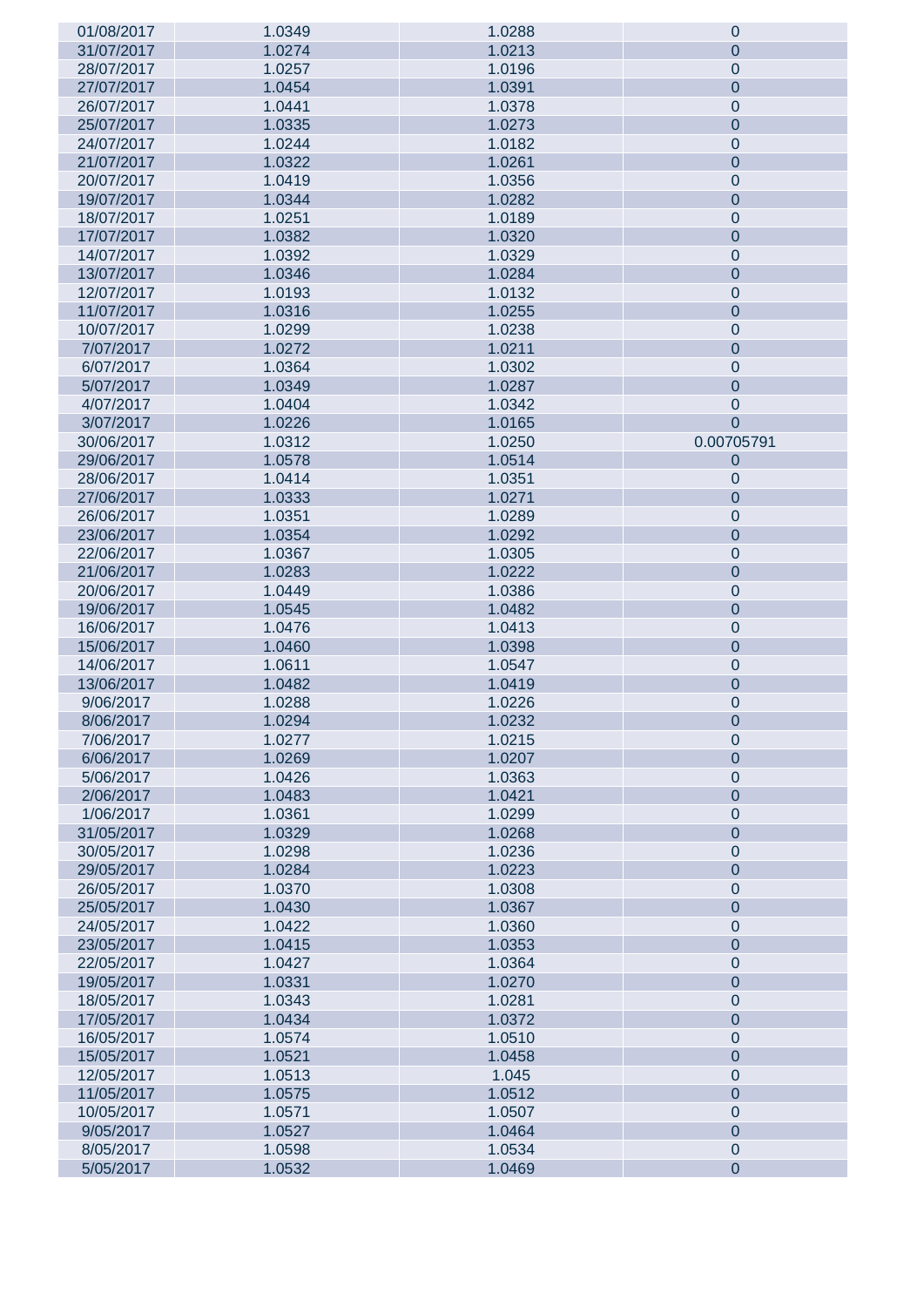| 4/05/2017  | 1.0594       | 1.0530       | $\pmb{0}$      |
|------------|--------------|--------------|----------------|
| 3/05/2017  | 1.0632       | 1.0569       | $\overline{0}$ |
| 2/05/2017  | 1.0748       | 1.0683       | $\mathbf 0$    |
| 1/05/2017  | 1.0755       | 1.069        | $\mathbf 0$    |
| 28/04/2017 | 1.0671       | 1.0607       | $\mathbf 0$    |
| 27/04/2017 | 1.0651       | 1.0587       | $\mathbf 0$    |
| 26/04/2017 | 1.0610       | 1.0547       | $\pmb{0}$      |
| 24/04/2017 | 1.0542       | 1.0479       | $\mathbf 0$    |
| 21/04/2017 | 1.0485       | 1.0422       | $\mathbf{0}$   |
| 20/04/2017 | 1.0413       | 1.0351       | $\mathbf 0$    |
| 19/04/2017 | 1.0392       | 1.0330       | $\mathbf{0}$   |
| 18/04/2017 | 1.0485       | 1.0423       | $\pmb{0}$      |
| 13/04/2017 | 1.0543       | 1.0480       | $\mathbf{0}$   |
| 12/04/2017 | 1.0613       | 1.0549       | $\pmb{0}$      |
| 11/04/2017 | 1.0599       | 1.0536       | $\mathbf{0}$   |
| 10/04/2017 | 1.0552       | 1.0489       | $\mathbf 0$    |
| 7/04/2017  | 1.0455       | 1.0392       | $\mathbf{0}$   |
| 6/04/2017  | 1.0428       | 1.0366       | $\pmb{0}$      |
| 5/04/2017  | 1.0449       | 1.0386       | $\mathbf{0}$   |
| 4/04/2017  | 1.0401       | 1.0339       | $\pmb{0}$      |
| 3/04/2017  | 1.0423       | 1.0361       | $\mathbf{0}$   |
| 31/03/2017 | 1.0406       | 1.0344       | $\mathbf 0$    |
| 30/03/2017 | 1.0489       | 1.0426       | $\mathbf{0}$   |
| 29/03/2017 | 1.0430       | 1.0368       | $\pmb{0}$      |
| 28/03/2017 | 1.0349       | 1.0287       | $\mathbf 0$    |
| 27/03/2017 | 1.0226       | 1.0165       | $\pmb{0}$      |
| 24/03/2017 | 1.0220       | 1.0159       | $\mathbf{0}$   |
| 23/03/2017 | 1.0131       | 1.0070       | $\mathbf 0$    |
| 22/03/2017 | 1.0067       | 1.0007       | $\mathbf{0}$   |
| 21/03/2017 | 1.0236       | 1.0175       | $\mathbf 0$    |
| 20/03/2017 | 1.0264       | 1.0203       | $\mathbf{0}$   |
| 17/03/2017 | 1.0296       | 1.0234       | $\pmb{0}$      |
| 16/03/2017 | 1.0262       | 1.0201       | $\mathbf{0}$   |
| 15/03/2017 | 1.0267       | 1.0205       | $\pmb{0}$      |
| 14/03/2017 | 1.0237       | 1.0176       | $\pmb{0}$      |
| 13/03/2017 | 1.0225       | 1.0164       | $\pmb{0}$      |
| 10/03/2017 | 1.0237       | 1.0175       | $\pmb{0}$      |
| 9/03/2017  | 1.0171       | 1.0111       | $\theta$       |
| 8/03/2017  | 1.0172       | 1.0111       | $\pmb{0}$      |
| 7/03/2017  | 1.0188       | 1.0127       | $\overline{0}$ |
| 6/03/2017  | 1.0143       | 1.0082       | $\mathbf 0$    |
| 3/03/2017  | 1.0116       | 1.0055       | $\overline{0}$ |
| 2/03/2017  | 1.0175       | 1.0114       | $\pmb{0}$      |
| 1/03/2017  | 1.0033       | 0.9973       | $\overline{0}$ |
| 28/02/2017 | $\mathbf{1}$ | $\mathbf{1}$ | $\mathbf 0$    |
|            |              |              |                |